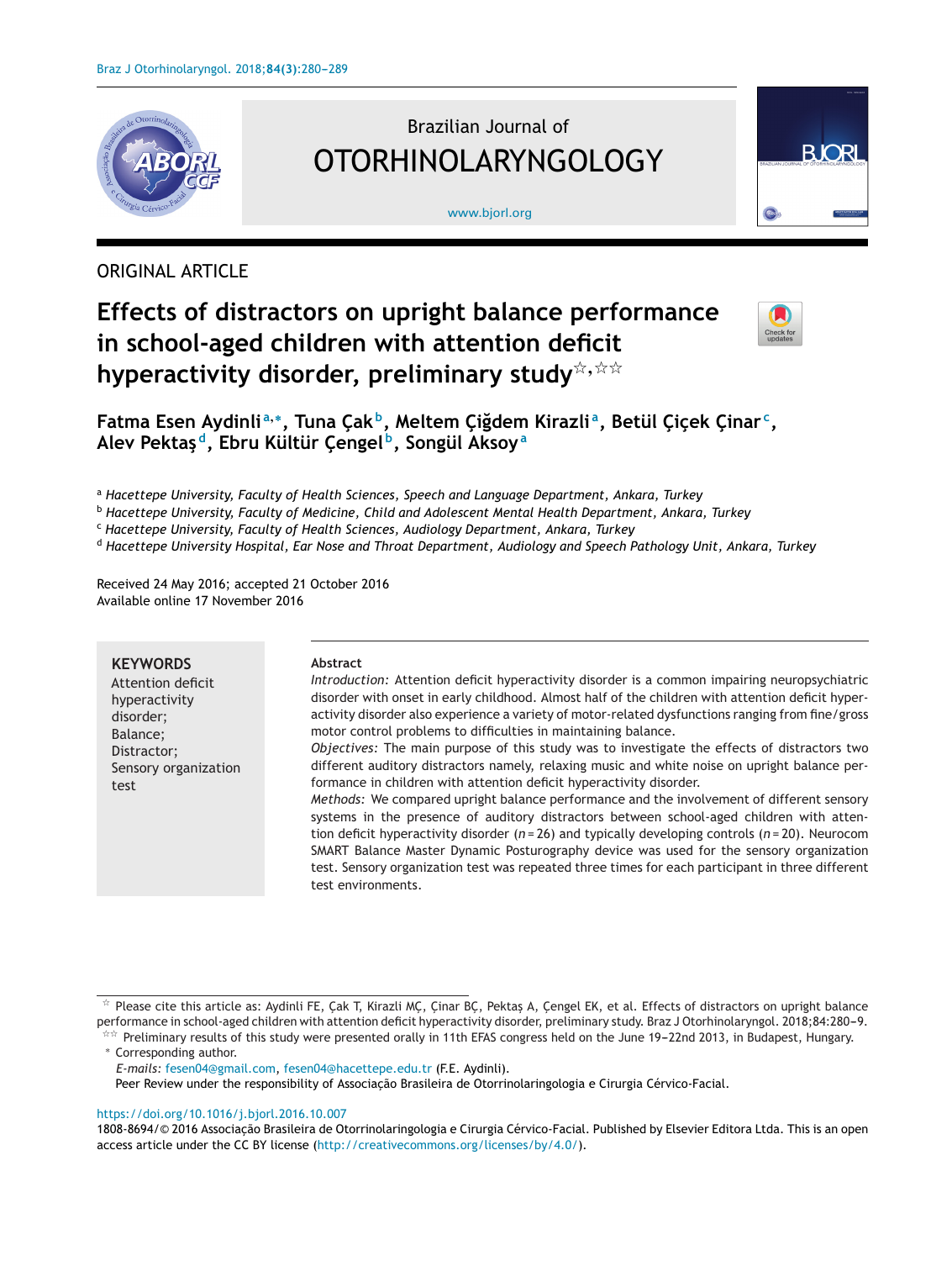*Results:* The balance scores in the silence environment were lower in the attention deficit hyperactivity disorder group but the differences were not statistically significant. In addition to lower balance scores the visual and vestibular ratios were also lower. Auditory distractors affected the general balance performance positively for both groups. More challenging conditions, using an unstable platform with distorted somatosensory signals were more affected. Relaxing music was more effective in the control group, and white noise was more effective in the attention deficit hyperactivity disorder group and the positive effects of white noise became more apparent in challenging conditions.

*Conclusion:* To the best of our knowledge, this is the first study evaluating balance performance in children with attention deficit hyperactivity disorder under the effects of auditory distractors. Although more studies are needed, our results indicate that auditory distractors may have enhancing effects on upright balance performance in children with attention deficit hyperactivity disorder.

 $© 2016 Associação Brasileira de Otorrinolaringologia e Cirurgia Cérvico-Facial. Published$ by Elsevier Editora Ltda. This is an open access article under the CC BY license ([http://](http://creativecommons.org/licenses/by/4.0/) [creativecommons.org/licenses/by/4.0/](http://creativecommons.org/licenses/by/4.0/)).

#### **Efeitos de distrac¸ões sobre o desempenho do equilíbrio vertical em crianc¸as em idade escolar com transtorno de déficit de atenc¸ão e hiperatividade - estudo preliminar**

#### **Resumo**

*Introdução:* O transtorno do déficit de atenção e hiperatividade é um distúrbio neuropsiquiátrico comum que causa comprometimentos, com início na primeira infância. Quase metade das crianças com transtorno do déficit de atenção e hiperatividade também experimentam uma variedade de distúrbios relacionados às habilidades motoras, desde problemas de controle de habilidades motoras finas/grossas até dificuldades na manutenção do equilíbrio.

*Objetivos:* O principal objetivo deste estudo foi investigar os efeitos de distracões, especificamente duas distrações auditivas diferentes, música relaxante e ruído branco, sobre o desempenho do equilíbrio vertical em crianças com transtorno de déficit de atenção e hiperatividade.

*Método:* Comparamos o desempenho do equilíbrio vertical e o envolvimento de diferentes sistemas sensoriais na presença de distração auditiva entre crianças em idade escolar com transtorno do déficit de atenção e hiperatividade (n = 26) e controles com desenvolvimento típico (n = 20). O dispositivo Neurocom SMART Balance Master Dynamic Posturography foi utilizado para o teste de organização sensorial. O teste de organização sensorial foi repetido três vezes para cada participante em três ambientes de teste diferentes.

*Resultados:* Os escores de equilíbrio no ambiente em silêncio foram menores no grupo com transtorno do déficit de atenção e hiperatividade, mas as diferenças não foram estatisticamente significativas. Além dos escores de equilíbrio mais baixos, as razões vestibulares e visuais também foram menores. As distracões auditivas afetaram positivamente o desempenho do equilíbrio geral para ambos os grupos. Condições mais desafiadoras, usando uma plataforma instável com sinais somatossensoriais distorcidos foram mais afetados. Música relaxante foi mais eficaz no grupo de controle, e ruído branco foi mais eficaz no grupo de hiperatividade com déficit de atenção e os efeitos positivos do ruído branco se tornaram mais evidentes em condições desafiadoras.

*Conclusão:* Que seja de nosso conhecimento, esse é o primeiro estudo que avalia o desempenho do equilíbrio em crianças com transtorno do déficit de atenção e hiperatividade sob os efeitos de distrações auditivas. Embora mais estudos sejam necessários, os nossos resultados indicam que as distrações auditivas podem ter efeitos de aumento no desempenho do equilíbrio vertical em crianças com transtorno de déficit de atenção e hiperatividade.

 $© 2016 Associação Brasileira de Otorrinolaringologia e Cirurgia Cérvico-Facial. Publicado$ por Elsevier Editora Ltda. Este é um artigo Open Access sob uma licença CC BY ([http://](http://creativecommons.org/licenses/by/4.0/) [creativecommons.org/licenses/by/4.0/](http://creativecommons.org/licenses/by/4.0/)).

# **PALAVRAS-CHAVE**

Transtorno de déficit de atenção e hiperatividade; Equilíbrio; Distracão; Teste de organização sensorial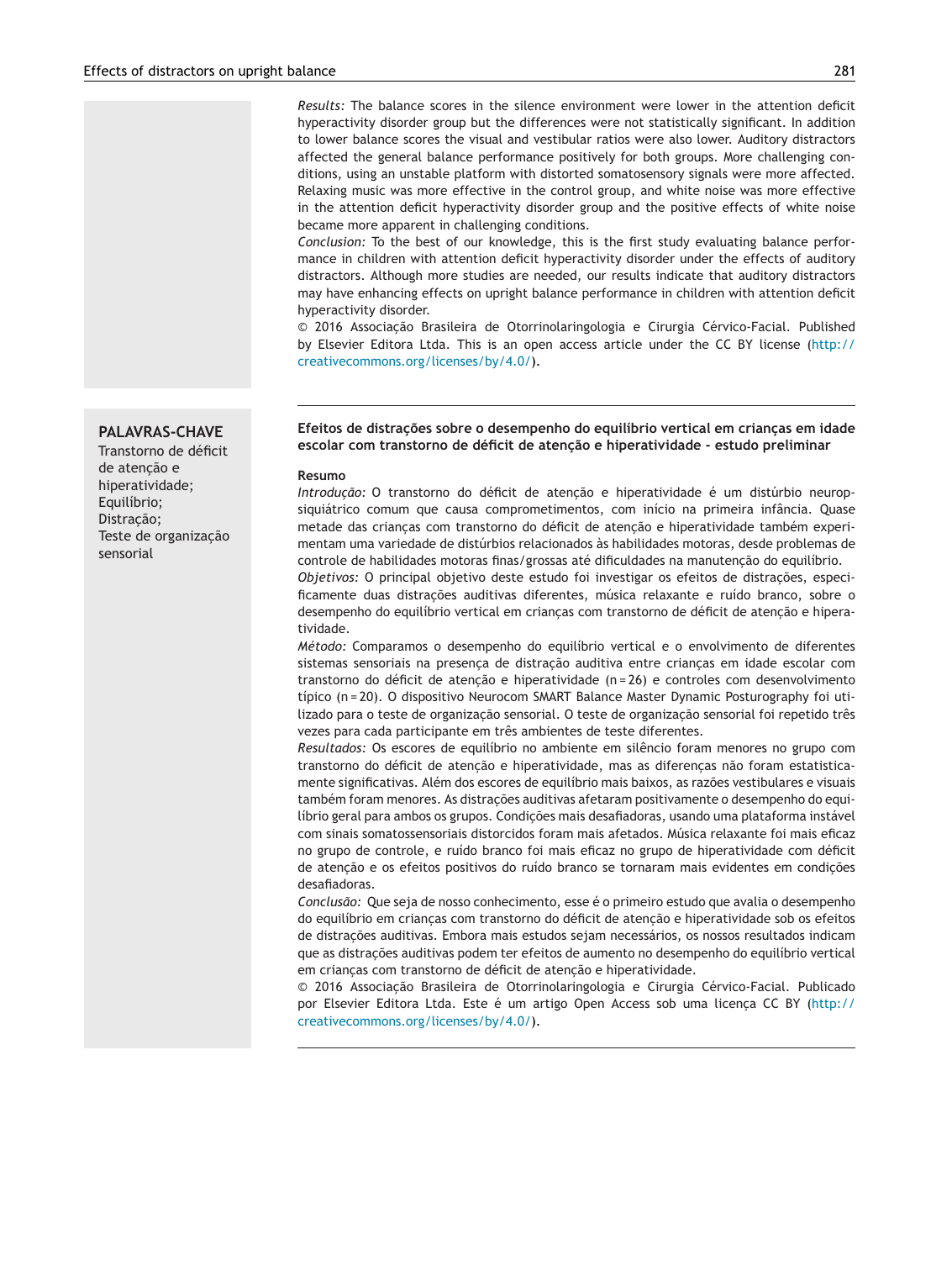## **Introduction**

Attention deficit hyperactivity disorder (ADHD) is a common impairing neuropsychiatric disorder with onset in early childhood. Children with ADHD show developmentally inappropriate levels of inattentive and/or hyperactive impulsive behaviors in multiple settings.<sup>[1](#page-8-0)</sup> Epidemiologic studies indicate that ADHD is prevalent throughout the world, with a general consensus that  $7-9%$  of youths have the disorder.<sup>[2](#page-8-0)</sup>

Almost half of the children with ADHD also experience a variety of motor-related dysfunctions ranging from fine/gross motor control problems to difficulties in maintaining balance. $3-10$  Studies examining underlying processes show that motor impairment in ADHD is characterized by timing, coordination, and force deficits, all of which are associated with cerebellar dysfunction.<sup>[11](#page-8-0)</sup> ADHD symptomatology is suggested to be related with frontostriato-cerebellar circuit dysfunctions and converging data has revealed volume reduction of the cerebellar vermis in children with ADHD.<sup>12-15</sup> Balance control requires the integration of somatosensory, vestibular, and visual sensory information and cerebellar integrity is believed to be the key process.[16](#page-8-0) What's more balance control also requires attention and central information processing and therefore is strongly related to the cognitive process<sup>17-25</sup> rather than being a subcortical, pure reflex mechanism. $17,18,21,22$ Studies in ADHD populations may provide valuable information regarding balance because of the accompanying attention, inhibition and executive function deficits. A few studies examined balance in children with ADHD and mostly concluded disturbed balance performance.<sup>18,23,26-30</sup> Most studies focused on upright balance performance<sup>[26,28,29](#page-8-0)</sup> and a couple investigated the effects of different cognitive tasks on balance performance.<sup>[18,23](#page-8-0)</sup> In a study, researchers found greater postural sway while participants were performing auditory-memory-demanding cognitive tasks. $^{23}$  $^{23}$  $^{23}$  In a study, researchers examined the effect of methylphenidate on standing balance performance under three different test conditions: standing upright; performing a memory attention-demanding task; and listening to relaxing music.<sup>1</sup> The results revealed that methylphenidate significantly improved postural stability while performing a dual task and listening to relaxing music. However, the study did not include healthy controls or different distractors.

There are two main ways to detect balance performance: center of pressure displacement measurements and the Sensory Organization Test (SOT). The SOT is used to evaluate the contributions of different sensory systems to standing balance control. The test is a common research tool in the evaluation of sensory organization of balance control and has been previously used by other researchers in studying balance performance in children.<sup>[28](#page-8-0)</sup>

In summary, motor and balance impairments can be observed in children with ADHD sharing a common neurobiological basis with core ADHD symptoms. Balance control requires attention, and distractors that affect attention may also affect balance performance. Some studies have shown the effects of distractors on cognitive skills in children with  $ADHD^{31,32}$ ; however, no study has investigated the effects of distractors on balance performance. To the best of our knowledge, no study has evaluated balance performance in children with ADHD using distractors, such as background music and white noise. The aim of this study is (1) to compare upright balance performance in school-aged children with ADHD and typically developing controls, (2) to investigate the effects of relaxing music and white noise as distractors and (3) evaluate the involvement of different sensory systems during performance in the presence of distractors.

#### **Methods**

#### **Participants**

In the ADHD group, children who had undergone first-time psychiatric admission and assessment were recruited from the Child and Adolescent Psychiatry Outpatient Clinic. The inclusion criteria were as follows: (1) a formal diagnosis of ADHD confirmed by two different child and adolescent psychiatrists with at least ten years of experience with ADHD according to the Diagnostic and Statistical Manual of Mental Disorders (DSM-IV-TR) and confirmed by the Schedule for Affective Disorders and Schizophrenia for School-Age Children-Present and Lifetime Version (K-SADS-PL), (2) age between 7 and 12 years, (3) normal vision with or without glasses, and (4) normal hearing status. Children were excluded from the study if they had any of the following: (1) history of a chronic neurological condition or movement disorders, (2) total IQ score below 80 on the Wechsler Intelligence Scale for Children-Revised (WISC-R), (3) significant musculoskeletal or cardiopulmonary conditions that may influence balance performance, (4) any kind of current psychotropic medication, and (5) diagnosis of a psychotic disorder, autism spectrum disorder, or developmental coordination disorder (DCD) according to the DSM-IV-TR criteria. To warrant a diagnosis of DCD, the child had to demonstrate motor coordination substantially below the expected of the child's age, which interfered with activities of daily living and academic performance. The children in the control group were matched by age and sex and were recruited from the community; they had to fulfill the same inclusion and exclusion criteria set above, except that the first inclusion criteria was set as follows: (1) no formal diagnosis of any psychiatric disorder made confirmed by two experienced a child and adolescent psychiatrists according to the DSM-IV-TR criteria and confirmed by the K-SADS-PL.

#### **Measures**

Schedule for Affective Disorders and Schizophrenia for School-Age Children-Present and Lifetime Version (K-SADS-PL) is a semi-structured diagnostic interview designed to assess current and past episodes of psychopathology in children and adolescents according to the DSM-III-R and DSM-IV criteria.[33](#page-8-0) K-SADS-PL is administered by interviewing the parent(s) and the child, after which, summary ratings are provided that also include all sources of information. Gökler et al. showed the validity and reliability of K-SADS-PL for Turkish children and adolescents, and the kappa values for various disorders ranging between 0.458 and 0.875.<sup>[34](#page-8-0)</sup>

Wechsler Intelligence Scale for Children-Revised (WISC-R), is an individually administered intelligence test that includes six verbal (General Information, Similarities,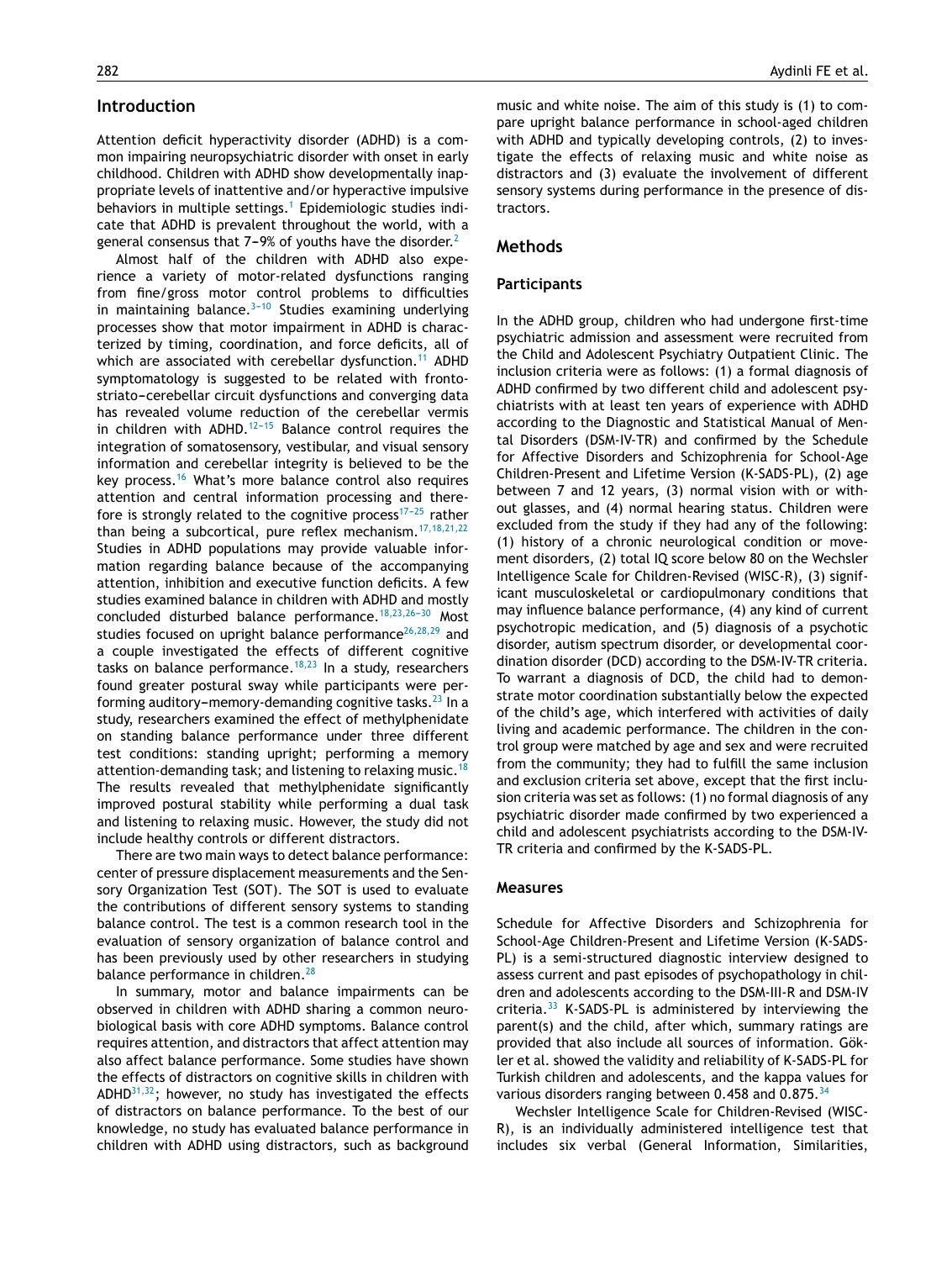Arithmetic, Judgment, Vocabulary, and Digit Span) and six performance (Picture Completion, Picture Arrangement, Block Design, Object Assembly, Digit Symbol, and Labyrinths) subscales. Five verbal (General Information, Similarities, Arithmetic, Judgment, and Digit Span) and five nonverbal (Picture Completion, Picture Arrangement, Block Design, Object Assembly, and Digit Symbol) subscales of WISC-R were used in this study. Savasır and Sahin showed the validity and reliability of WISC-R for Turkish children and adolescents.[35](#page-8-0)

The Conners' Parent Rating Scale (CPRS-48) is one of the most used behavioral scales in clinical and research settings for children suffering from neurodevelopmental disorders, particularly for children with ADHD. CPRS-48 consists of 48 items on a four-point likert scale indicating the severity of a particular behavior and is used in the evaluation of problem behaviors related to ADHD by obtaining reports from primary caregivers.[36](#page-8-0) The CPRS-48 Turkish version is recognized as a valid and reliable instrument in screening ADHD symptoms in both clinical and community settings in the Turkish population.[37](#page-9-0)

The Sensory Organization Test (SOT) quantifies the efficacies of three sensory systems (visual, vestibular, and somatosensorial) in obtaining upright balance control. SOT evaluates balance performance under six conditions with gradually increasing difficulty. Somatosensorial, visual, or sensory information are distorted through calibrated ''sway referencing'' of the support surface and/or visual surround. These conditions are condition C1: eyes open, stable platform; C2: eyes closed, stable platform; C3: visual disorientation (sway referenced vision), stable platform; C4: eyes open, unstable platform; C5: eyes closed, unstable platform; and C6: visual disorientation, unstable platform. ''Stable platform'' refers to conditions in which the dynamic platform is maintained in a static stable position. ''Unstable platform'' refers to conditions in which the Equitest platform is referenced to the sway of the subject. The platform responded to changes in weight transfers and shifts in the subject's center of gravity while the subject attempted to maintain his/her balance. $38$  The equilibrium score quantifies the postural stability of the six sensory conditions. Effective use of individual sensory inputs is determined from the overall pattern of scores on the six conditions. The composite equilibrium score, which is the weighted average of the scores of all sensory conditions, characterizes the overall level of performance. Sensory analysis ratios are used in conjunction with the individual equilibrium scores to identify impairments of individual sensory systems. The somatosensory ratio is the ratio of the balance score of C2 to that of C1. The visual ratio is the ratio of the balance score of C4 to that of C1. The vestibular ratio is the ratio of the balance score of C5 to that of C1. The preference ratio is the ratio of the score of  $C3 + C6$  to that of  $C2 + C5$ . <sup>[39](#page-9-0)</sup>

#### **Procedure**

Institutional review and approval from the Ethics Committee was obtained (Number: B.30.2 HAC.0.20.05.04/321). Children in the ADHD and control groups were first evaluated by two child and adolescent psychiatrists by conducting clinical interviews and the K-SADS-PL separately for the children and

their parents. All parents gave informed consent for participation, which was consistent with the Code of Ethics of the World Medical Association (Declaration of Helsinki). WISC-R was administered individually on different days, to avoid the possibility of different carryover effects between the ADHD and the control groups, by a clinical psychologist in a quiet room at the pediatric hospital, and the parents filled CPRS-48. Children fulfilling the inclusion and exclusion criteria for the study were further evaluated by performing the experimental balance tasks on another day in the Vestibular Laboratory at the same hospital. A total of 55 children were evaluated, but 9 children were excluded for the following reasons: hearing loss (*n* = 3), Total IQ score below 80 (*n* = 1), learning disorder (*n* = 1), additional handicaps (*n* = 2), aphysiologic pattern in SOT  $(n = 1)$ , and problems in adapting to the test (*n* = 1). Finally, 26 children were included in the ADHD group and 20 children were included in the control group. These 46 children completed all measurements.

#### **SOT protocol**

In this study, a Neurocom SMART Balance Master Dynamic Posturography device was used in SOT. The examiners were three licensed audiologists. The participants stood barefoot on the platform with their feet placed 5.7 cm apart and the medial malleolus aligned with the axis of the platform rotation. Foot position was marked on the platform to ensure consistency between the trials and sessions. The participants wore a harness that was attached overhead and prevented falls but did not limit sway; they were asked to stand quietly with their arms across their chest and their eyes open or closed (depending on the condition). An examiner remained stationed behind each subject for safety throughout the test. Each test condition was completed three times for 20s in the same order. In addition to the standard SOT protocol in which there was no accompanying distractor (silence environment), all protocols were repeated while the participants were listening to relaxing music and white noise through earphones. The MP3 player (Philips Model SA3115/02; Headphones: AY3809) was in a case and placed near the upper chest held by appropriate length strips. Disposable earphone covers were used, buttons were locked during the tests, and the volume level was stabilized to prevent manipulations. The participants were asked to warn the audiologist if the sound was distorted or interrupted. Therefore, SOT was repeated three times for each participant in three different test environments: (1) silence (no background distractor), (2) accompanying background music, and (3) accompanying background noise. Music composed of soothing nature sounds, such as forest and waterfall sounds, was chosen as the music distractor, and ''white noise'' was chosen as the noise distractor. The order of test environments was selected randomly for every participant, and 5 min breaks were given between the tests and children were encouraged to walk around during the break.

#### **Statistical analysis**

SPSS 18.0 was used for all statistical analyses. Continuous variables were analyzed for normal distribution using the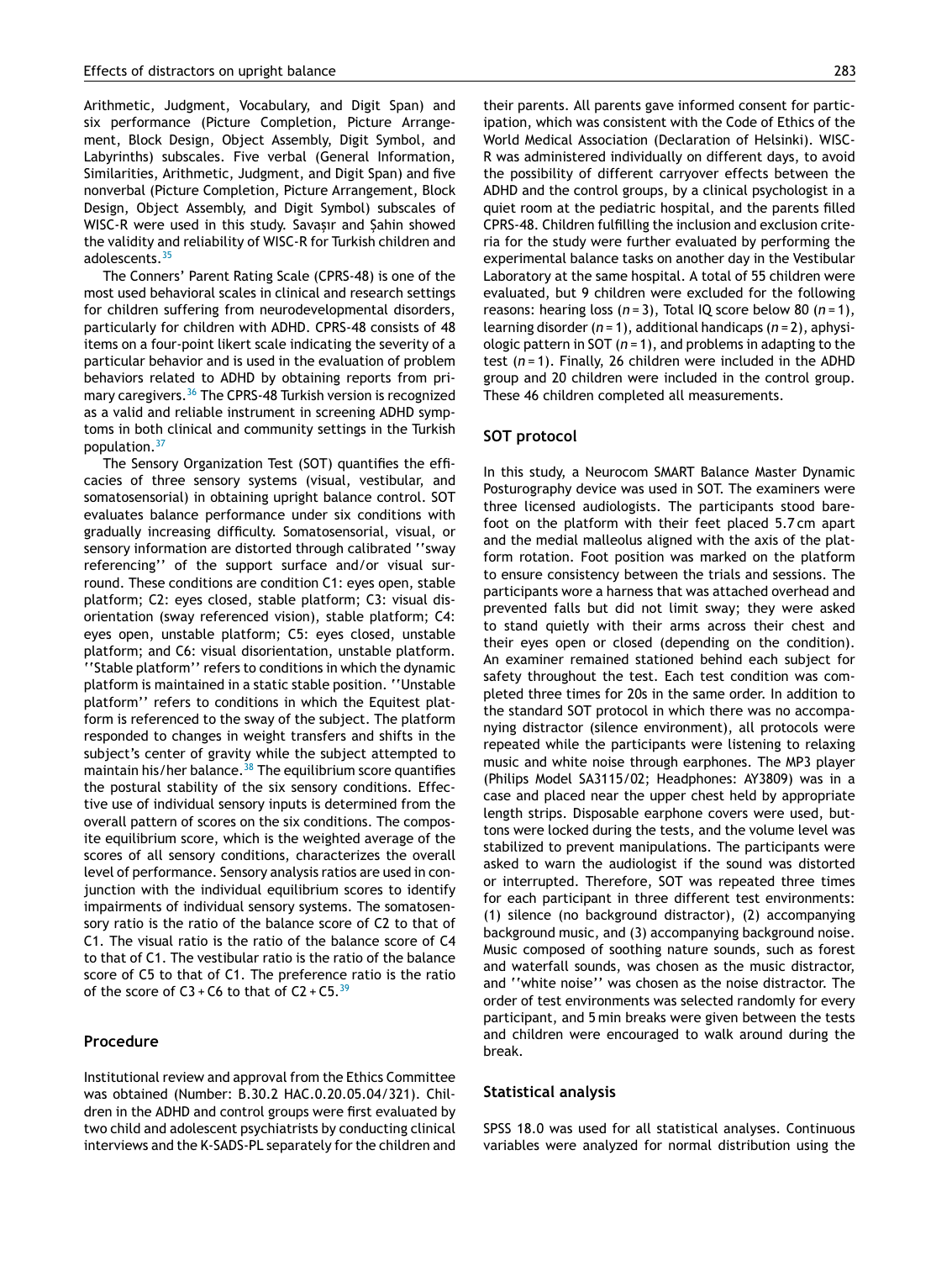|                       | ADHD               | Control            | <b>Statistics</b> | p-Value            |
|-----------------------|--------------------|--------------------|-------------------|--------------------|
|                       | $(n=26)$           | $(n=20)$           |                   |                    |
| Age (months)          | $109.50 + 21.38$   | $116.45 \pm 15.02$ | 1.236             | 0.223              |
| Male/female           | 20/6               | 14/6               | 0.281             | 0.596              |
| Height (cm)           | $136.76 \pm 10.21$ | $138.90 \pm 12.77$ | 0.625             | 0.535              |
| WISC-R total IQ       | $104.68 \pm 12.67$ | $102.75 \pm 11.17$ | $-0.535$          | 0.596              |
| WISC-R verbal IQ      | $99.24 \pm 14.11$  | $102.05 \pm 11.08$ | 0.728             | 0.470              |
| WISC-R performance IQ | $109.44 \pm 13.93$ | $103.10 \pm 12.68$ | $-1.578$          | 0.122              |
| CPRS-48 scores        | $21.89 \pm 10.54$  | $10.82 \pm 7.26$   | $-3.624$          | 0.001 <sup>a</sup> |

**Table 1** Main characteristics of the ADHD and the control groups.

ADHD, attention deficit hyperactivity disorder; WISC-R, Wechsler Intelligence Scale for Children-Revised; CPRS-48, The Conners' Parent Rating Scale.

<sup>a</sup> indicates *p*<0.05.

Kolmogorov-Smirnov test with Lilliefors significance correction. Student's *t*-test and the chi-square test were applied to determine the differences in continuous and categorical variables between the two groups, respectively. Effect size values, computed using the d statistics, were also used to reflect the difference between two means.<sup>[40](#page-9-0)</sup> Repeated measures analysis of variance was applied with Bonferroni adjustment in pairwise comparisons to compare balance performances in three different test environments in the groups. For sensory analysis ratios, the Mann-Whitney Utest was used to compare balance performance between the groups, and Friedman's two-way test was used to reveal differences between the groups. Significant level was accepted as 0.05.

total IQ scores were not different between the two groups. Children in the ADHD group had lower scores on General Information, Similarities, Arithmetic, Judgment, Digit Span and Digit Symbol subscales of the WISC-R but the differences could not reach statistical significance (*p* = 0.124, *p* = 0.362, *p* = 0.216, *p* = 0.193, *p* = 0.095, *p* = 0.144). As expected children in the ADHD group had significantly higher scores on the CPRS-48 (Table 1).

Mean Equilibrium Scores (MES) of the control and the ADHD groups in the three test environments, namely silence, relaxing music and white noise are shown in Fig. 1. Auditory distractors affected the Composite Scores (CS) positively for both groups. C4, C5 and C6 were the conditions more affected in both of the groups. When the changes are tested for statistical significance, MES did not change significantly for C1, C2, C3, C4 and C5 in the three test environments in the ADHD group. However, children in the ADHD group showed significantly different balance performances for C6 and the CS in the three test environments

# **Results**

By design gender and age were not significantly different in the ADHD and the control groups. In addition, height and



**Figure 1** Mean equilibrium scores of the control and the ADHD groups in the three test environments. MES, mean equilibrium scores; ADHD, Attention Deficit Hyperactivity Disorder; C1, eyes open, stable platform; C2, eyes closed, stable platform; C3, visual disorientation (sway referenced vision), stable platform; C4, eyes open, unstable platform; C5, eyes closed, unstable platform; and C6, visual disorientation, unstable platform; CS, composite score.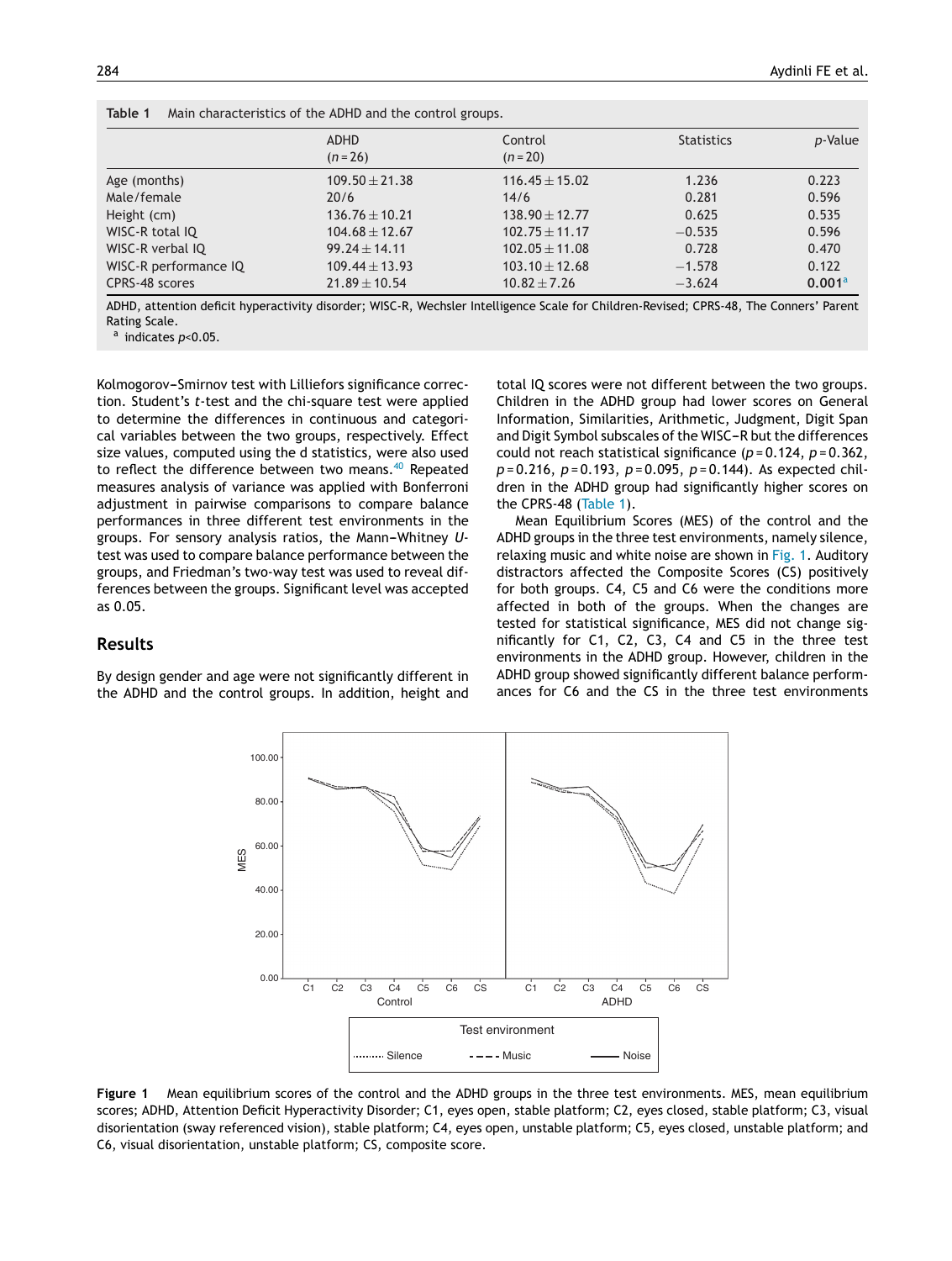| Table 2 |  | Mean equilibrium scores in the ADHD and the control groups in the three test environments. |  |  |  |  |
|---------|--|--------------------------------------------------------------------------------------------|--|--|--|--|
|---------|--|--------------------------------------------------------------------------------------------|--|--|--|--|

| SOT condition   | ADHD (mean $\pm$ SD) | Control (mean $\pm$ SD) | <b>Statistics</b> | p-Value | d     |
|-----------------|----------------------|-------------------------|-------------------|---------|-------|
| <b>Silence</b>  |                      |                         |                   |         |       |
| C <sub>1</sub>  | $88.96 \pm 5.63$     | $90.35 \pm 3.29$        | 1.050             | 0.300   | 0.008 |
| C <sub>2</sub>  | $85.43 \pm 6.17$     | $85.79 \pm 3.18$        | 0.253             | 0.802   | 0.001 |
| C <sub>3</sub>  | $82.71 \pm 9.81$     | $86.17 \pm 3.61$        | 1.653             | 0.108   | 0.290 |
| C <sub>4</sub>  | $71.53 \pm 15.64$    | $75.54 \pm 9.84$        | 1.063             | 0.294   | 0.004 |
| C <sub>5</sub>  | $43.36 \pm 17.04$    | $51.47 \pm 15.50$       | 1.682             | 0.100   | 0.360 |
| C6              | $38.52 \pm 20.46$    | $49.29 \pm 21.22$       | 1.732             | 0.091   | 0.440 |
| Composite score | $63.30 \pm 12.42$    | 69.15 $\pm$ 8.54        | 1.886             | 0.066   | 0.042 |
| Music           |                      |                         |                   |         |       |
| C <sub>1</sub>  | $88.75 \pm 6.26$     | $90.76 \pm 3.40$        | 1.388             | 0.173   | 0.041 |
| C <sub>2</sub>  | $84.53 \pm 9.07$     | $86.72 + 4.90$          | 1.049             | 0.300   | 0.022 |
| C <sub>3</sub>  | $83.39 \pm 9.92$     | $86.22 + 4.72$          | 1.277             | 0.209   | 0.025 |
| C <sub>4</sub>  | $72.88 \pm 13.28$    | $82.34 \pm 6.67$        | 3.149             | 0.003a  | 0.150 |
| C <sub>5</sub>  | $50.12 \pm 20.17$    | $57.52 \pm 16.34$       | 1.373             | 0.177   | 0.020 |
| C <sub>6</sub>  | 51.84 $\pm$ 17.85    | $57.77 \pm 19.92$       | 1.039             | 0.305   | 0.019 |
| Composite score | 66.80 $\pm$ 10.69    | $73.55 \pm 8.70$        | 2.294             | 0.027a  | 0.080 |
| Noise           |                      |                         |                   |         |       |
| C <sub>1</sub>  | $90.54 \pm 3.56$     | $90.39 \pm 3.23$        | $-0.150$          | 0.881   | 0.001 |
| C <sub>2</sub>  | $85.96 \pm 5.38$     | $85.64 \pm 3.85$        | $-0.235$          | 0.815   | 0.001 |
| C <sub>3</sub>  | $86.72 + 4.77$       | $86.87 + 3.96$          | 0.118             | 0.907   | 0.002 |
| C <sub>4</sub>  | $75.36 \pm 12.88$    | $78.78 \pm 9.94$        | 1.015             | 0.316   | 0.010 |
| C <sub>5</sub>  | 52.56 $\pm$ 17.36    | 58.98 $\pm$ 15.60       | 1.318             | 0.195   | 0.022 |
| C <sub>6</sub>  | $48.64 \pm 21.91$    | $54.83 \pm 19.55$       | 1.009             | 0.319   | 0.009 |
| Composite score | 69.69 $\pm$ 10.54    | $72.60 \pm 9.08$        | 1.003             | 0.322   | 0.009 |

SOT, Sensory Organization Test; ADHD, attention deficit hyperactivity disorder; Effect size *d*, mean of ADHD group-mean of control group/pooled standard deviation of two groups.

<sup>a</sup> indicates *p*<0.05.

(*p* = 0.015, *p* = 0.009). For C6 children in the ADHD group showed better balance performance in the listening to music and the white noise environment than in the silence environment  $(p=0.042, p=0.006)$ . MES in the music and the noise environment were not significantly different (*p* = 0.990). For CS children in the ADHD group showed better balance performance in the white noise environment than in the silence environment  $(p=0.001)$ . MES in the music and the noise environment were not significantly different  $(p=0.438)$ . In the control group balance performance did not significantly change for C1, C2, C3, C5, C6 and CS in the three test environments. Unlike the ADHD group, children in the control group showed significantly different balance performances for C4 in the three test environments (*p* = 0.032). For C4, children in the control group showed significantly better performance in the music environment than in the silence environment (*p* = 0.012). MES in the silence and the noise and music and the noise environment were not significantly different (*p* = 0.829, *p* = 0.208).

Table 2 presents MES for all the SOT conditions and the CS for the both groups in the three test environments. All MES for each SOT condition in all the environments were lower in the ADHD group. However only MES for C4 and the CS in the music environment reached statistical significance with small effect sizes (Table 2). The overall balance performances of the ADHD and the control groups in each environment are presented in [Fig.](#page-6-0) 2. The MES for all the SOT conditions and CS were higher in the control group, but the overall balance performances of the two groups in each environment were not significantly different (*p* = 0.429, *p* = 0.084, *p* = 0.833).

The sensory analysis test results showed that children in the ADHD and the control group had similar somatosensory and preference ratios in the three test environments. Children in the ADHD group had lower visual and vestibular ratios but the difference reached significance only for the visual ratio in the music environment [\(Table](#page-6-0) 3). Within the ADHD group the somatosensory, visual, vestibular and preference ratios did not significantly differ in the three test environments (*p* = 0.808, *p* = 0.071, *p* = 0.254, *p* = 0.302). Whereas, within the control group the visual ratios changed significantly between the three test environments  $(p=0.014)$ . The visual ratio in the silence environment was significantly lower then only the music environment in the control group (*p* = 0.034, *p* = 0.144). The somatosensory, vestibular and preference ratios did not significantly differ in the three test environments in the control group (*p* = 0.294, *p* = 0.099, *p* = 0.709).

## **Discussion**

The main purpose of the current study was to investigate the effects of distractors on upright balance performance in children with ADHD. When there were no distractors, the balance scores under all SOT conditions and the composite equilibrium score were lower in the ADHD group. Although the differences were not statistically significant, the decreases in the scores were more apparent in C4, C5,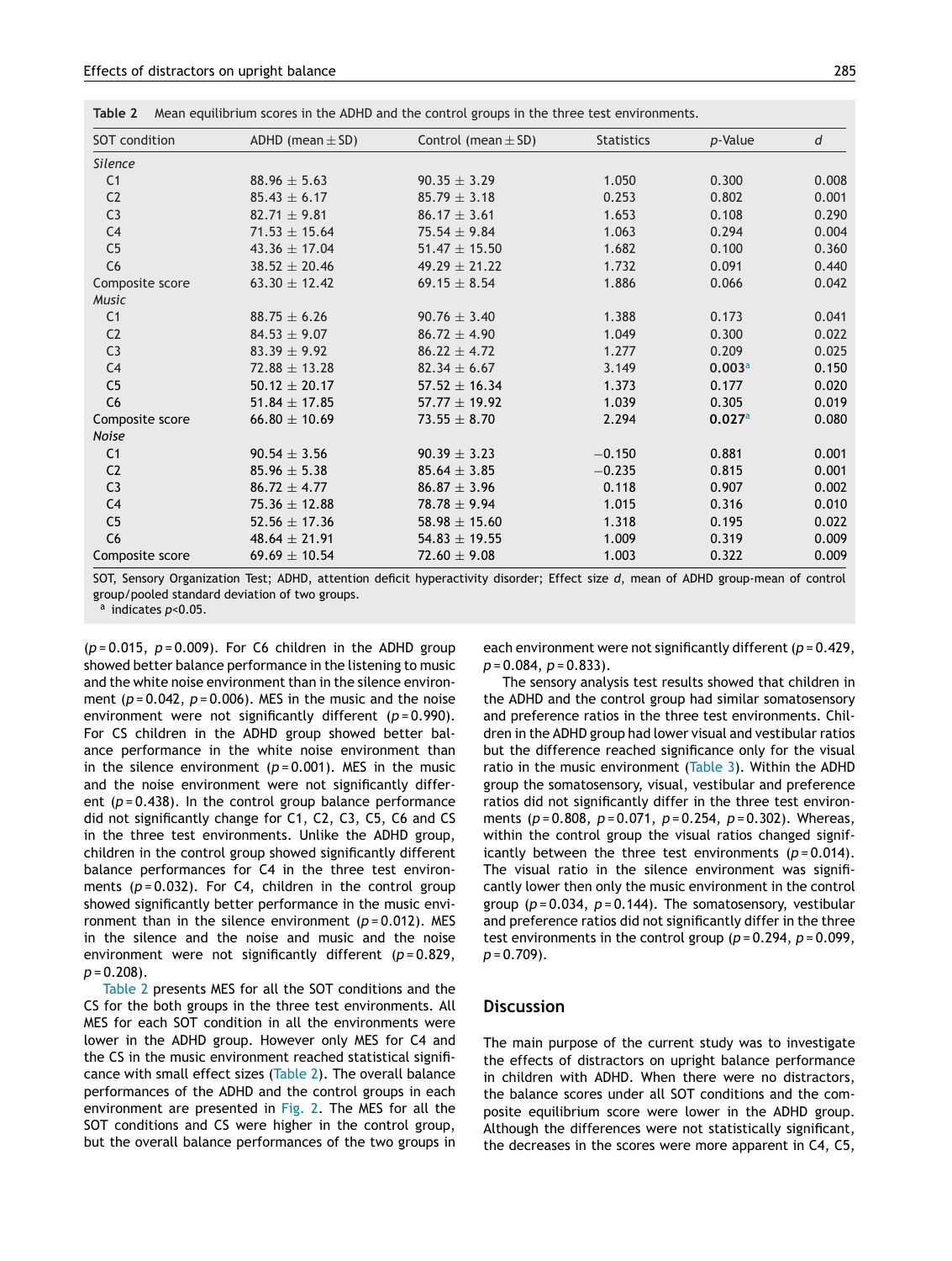<span id="page-6-0"></span>

**Figure 2** Comparison of the mean equilibrium scores of the ADHD and the control groups in the three test environments. ADHD, attention deficit hyperactivity disorder; C1, eyes open, stable platform; C2, eyes closed, stable platform; C3, visual disorientation (sway referenced vision), stable platform; C4, eyes open, unstable platform; C5, eyes closed, unstable platform; and C6, visual disorientation, unstable platform; CS, composite score.

C6, and the composite score. These findings indicate that children with ADHD had worse upright balance performance when they had to rely on visual and vestibular signals instead of somatosensorial signals. Shum et al. found worse balance scores under all SOT conditions except in C1 and lower somatosensorial, vestibular, and visual ratios in children with ADHD. $^{28}$  $^{28}$  $^{28}$  Their study design was similar to that of ours; however, they included a higher number of ADHD children (*n* = 43) and calculated balance performance after correcting for the physical activity level. They argued that somatosensorial information in addition to visual and vestibular signals affects balance control. The lower number of participants in our study, and the correction of balance

scores according to physical activity level in the previous study may explain why the differences were not statistically significant in our study. In another study, Buderath et al. found increased sway area in C4 in children with ADHD (*n* = 10), and an increased number of falls in C5 and C6 in children with chronic cerebellar lesions  $(n=7)$ .<sup>[26](#page-8-0)</sup> The abnormalities in dynamic SOT were more apparent in C4, C5, and C6; these results were consistent with those of our study. It is known that vestibular and visual signals are crucial in maintaining postural control. Several brain magnetic resonance imaging studies have shown anatomical abnormalities in the cerebellar vermis, which is important in postural and gait control.<sup>[14,16,22](#page-8-0)</sup> In addition to the cerebellum,

| Sensory analysis ratios | ADHD (mean $\pm$ SD) | Control (mean $\pm$ SD) | <b>Statistics</b> | p-Value            |
|-------------------------|----------------------|-------------------------|-------------------|--------------------|
| <b>Silence</b>          |                      |                         |                   |                    |
| Somatosensory           | $0.96 \pm 0.04$      | $0.95 \pm 0.04$         | 282.50            | 0.608              |
| Visual                  | $0.84 \pm 0.19$      | $0.86 \pm 0.10$         | 202.50            | 0.199              |
| Vestibular              | $0.53 \pm 0.30$      | $0.64 \pm 0.18$         | 195.50            | 0.152              |
| Preference              | $0.94 \pm 0.12$      | $0.96 \pm 0.14$         | 226.50            | 0.449              |
| <b>Music</b>            |                      |                         |                   |                    |
| Somatosensory           | $0.95 \pm 0.04$      | $0.97 \pm 0.02$         | 222.00            | 0.383              |
| Visual                  | $0.84 \pm 0.16$      | $0.95 \pm 0.07$         | 123.50            | 0.002 <sup>a</sup> |
| Vestibular              | $0.65 \pm 0.24$      | $0.71 \pm 0.20$         | 201.00            | 0.190              |
| Preference              | $0.98 \pm 0.11$      | $1.00 \pm 0.05$         | 233.00            | 0.518              |
| Noise                   |                      |                         |                   |                    |
| Somatosensory           | $0.96 \pm 0.04$      | $0.95 \pm 0.04$         | 285.50            | 0.561              |
| Visual                  | $0.89 \pm 0.19$      | $0.94 \pm 0.10$         | 213.00            | 0.292              |
| Vestibular              | $0.63 \pm 0.26$      | $0.72 \pm 0.17$         | 212.50            | 0.291              |
| Preference              | $0.96 \pm 0.07$      | $0.97 \pm 0.08$         | 248.00            | 0.782              |

<sup>a</sup> indicates *p*<0.05.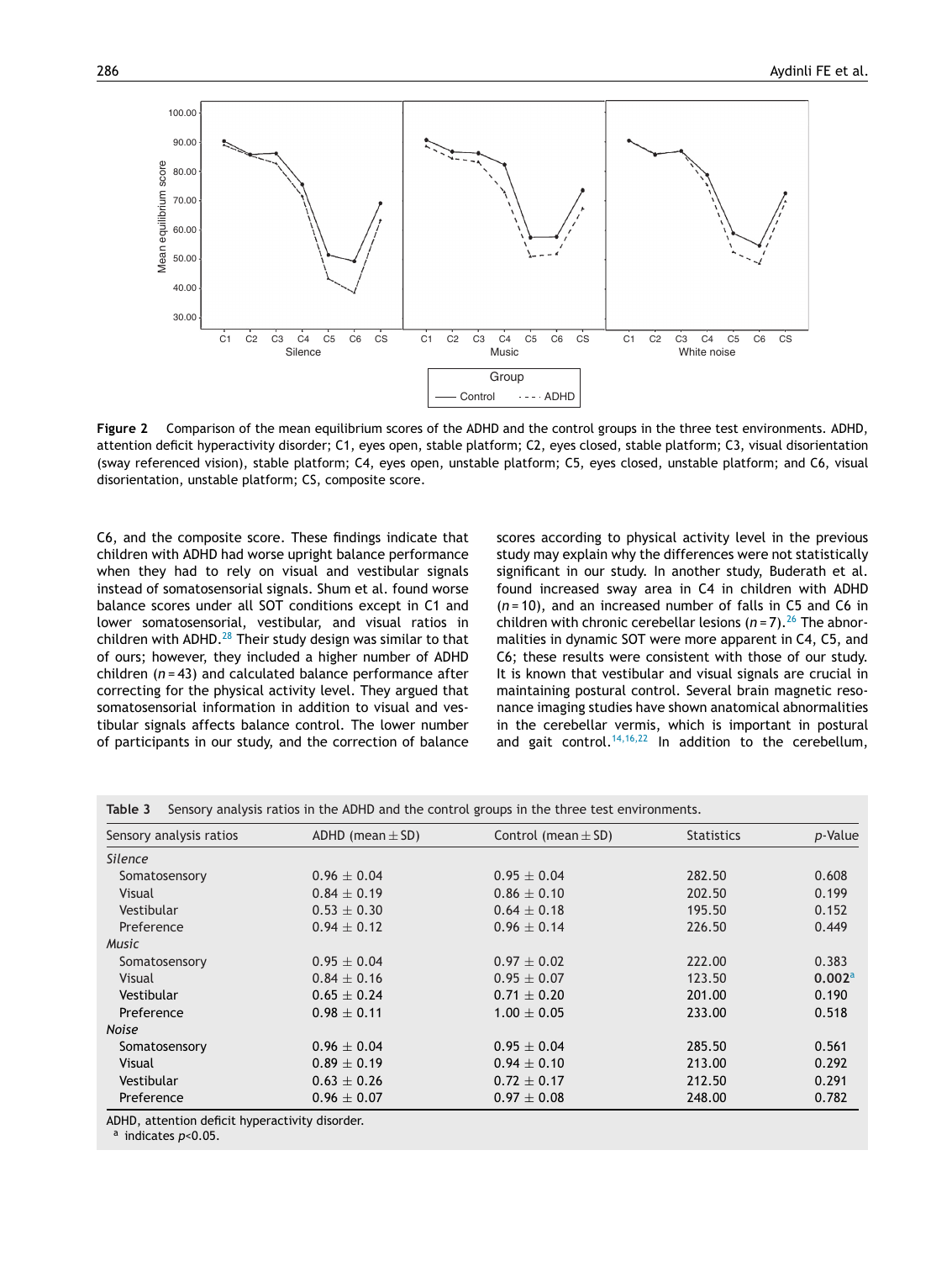fronto-striatal-cerebellar system dysfunction was observed in children with ADHD.<sup>[12,13,41](#page-8-0)</sup> In addition to lower balance scores in C4, C5, and C6, particularly the visual and vestibular ratios were lower in sensory analysis in the ADHD group in the silence environment. Although not statistically significant ( $p = 0.199$ ,  $p = 0.152$ ), this result may be clinically important. Thus, it can be said that in the silence environment, the ADHD patients' abilities to use input from the visual and the vestibular systems are affected.

It is known that quiet standing is not a pure reflex mechanism and is strongly associated with cognitive processes. In daily life, static or dynamic balance control is performed simultaneously with cognitive tasks, such as lis-tening to music while running.<sup>[42](#page-9-0)</sup> The attentional needs for balance control vary depending on the postural task, age of the individual, and their balance abilities. $25$  To investigate the role of cognition in postural control, dual-task studies have been conducted.<sup>[21,43,44](#page-8-0)</sup> In general, it has been thought that a second task may adversely affect balance control.<sup>[45](#page-9-0)</sup> Shorer et al. included 24 children with ADHD and measured sway velocity under single-task and auditory-memory attention-demanding dual-task conditions.<sup>[23](#page-8-0)</sup> In contrast to their hypothesis, concurrent auditory-memory cognitive tasks did not have a negative effect on postural control in either the ADHD group or the control group. Jacobi-Polishook et al. investigated the effect of methylphenidate on postural stability under single- and dual-task conditions (*n* = 24), with listening to music as one of the tasks. Methylphenidate administration resulted in better postural stability performance under the dual-task condition and while listening to music.<sup>[18](#page-8-0)</sup> The researchers concluded that enhanced attention abilities improved balance performance. In Söderlund et al.'s study, although noise was perceived as adversely affecting cognitive performance, white noise had a positive effect on cognitive performance in children with ADHD. The researchers explained this result by a possible underlying mechanism, termed moderate brain arousal model, which supposes that noise in the environment causes internal noise in the neural system through the perceptual system and that this noise affects the neurotransmitter systems and improves cognitive performance. $32$  The possible enhancing effects of distractors on cognitive process have been discussed in several other reports. $31,46-48$  They hypothesized that arousal, activation, and effort modulate children's information-processing abilities and distracting information can enhance performance temporarily, possi-bly by increasing arousal to an optimal level.<sup>[48](#page-9-0)</sup> Similarly our results showed that, even though not reaching statistical significance levels, auditory distractors affected the general balance performance positively for both groups. More challenging conditions, using an unstable platform (C4, C5, C6) with distorted somatosensory signals, were more affected by auditory distractors in both groups. It can be assumed that more challenging conditions need more cognitive effort and more information-processing, therefore more affected by the possible enhancing effects of auditory distractors. Based on the above summarized knowledge and our congruent results it can be hypothesized that auditory distraction such as music and white noise is not always distracting in children with ADHD and can also have beneficial effects. The positive effect of music and white noise reached significance level in C6 in the ADHD group. C6 is assumed to be the most challenging condition with conflicting somatosensory and visual signals and leaving only vestibular signals available. In the ADHD group the positive effects of the auditory distractors became more apparent and significant as the condition got harder. In the control group, the positive effect reached significance in only C4 while listening to relaxing music only. Extending the previous hypothesis, we think that in terms of balance control, children with ADHD benefit more than typically developing children from auditory distractors in challenging conditions needing more cognitive processes. In a way, the positive effects of auditory distractors in typically developing children and their ADHD counterparts can be compared to those of stimulants. It is known that stimulants enhance cognitive functions in healthy individuals too but the enhancing effects are much more significant in peo-ple with ADHD.<sup>[49](#page-9-0)</sup> In the sensory ratio analysis children in the ADHD group had lower visual and vestibular ratios but the difference reached significance only for the visual ratio in the music environment. Deficits in visual processing and integration have been previously reported in children with ADHD.[9,50](#page-8-0) Similarly Shum et al. showed the greatest between group differences in the visual ratio. In addition, in our study when the ADHD and the control groups were compared MES for C4 and the CS reached statistical significance.<sup>[28](#page-8-0)</sup> In fact C4 is the condition where the children are forced to rely more on the visual information when somatosensory signals are disrupted. We think it can be speculated that the visual system may be the most involved system in contributing to the balance deficits among children with ADHD.

Strengths of this current study include a DSM-IV-based, multi-method (interview and rating scale) diagnostic procedure for ADHD, matching of the children in the ADHD group in terms of age and gender. There are also several limitations with the study. We did not have the opportunity to administer the diagnosis according to the DSM-V but the period in which the study was carried out DSM-IV-TR was the most reliable method congruent with a semi-structured interview for performing the assessment. Even though the groups were matched for age and gender, there may be other variations that cannot be controlled influencing the children's performance. Due to small sample size the number of significant findings may be somewhat reduced. More importantly, the enhancing effect of white noise and relaxing music may change with signal amplitude. $32$  Therefore, different signal amplitudes should have been tested. In addition, we did not investigate the effect of background speech signals as a distractor; examining this effect may provide more realistic information similar to that in a classroom setting. Moreover, age range may influence real balance performance; thus, maturation of somatosensorial information completes by the age of 3-4 years, whereas maturation of visual and vestibular information in balance is still developing at 15 years of age. $38$  These characteristics may explain the finding of better scores in C1, C2 and C3 and worse scores in C4, C5 and C6. However, the results obtained in the vestibular and visual ratio analysis possibly reflect the real capability inefficiency of vestibular and visual signals in children with ADHD.

## **Conclusion**

To the best of our knowledge, this is the first study evaluating balance performance in children with ADHD under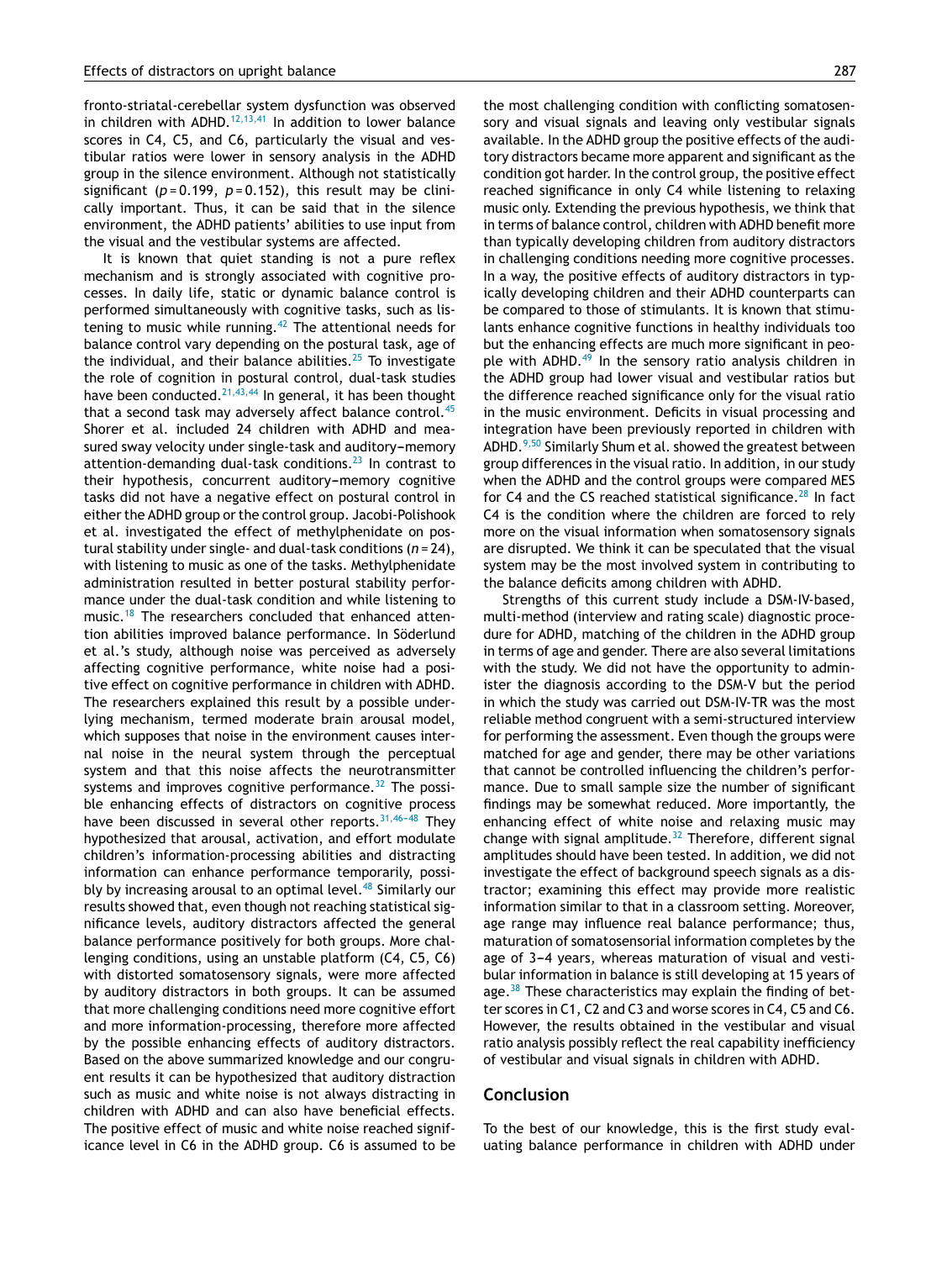<span id="page-8-0"></span>the effects of auditory distractors. Although more studies are needed, our results indicate that distractors may have enhancing effects on upright balance performance and it may be advantageous to investigate the effects of early vestibular rehabilitation in this population.

# **Conflicts of interest**

The authors declare no conflicts of interest.

# **References**

- 1. [American](http://refhub.elsevier.com/S1808-8694(16)30226-9/sbref0255) [Psychiatric](http://refhub.elsevier.com/S1808-8694(16)30226-9/sbref0255) [Association.](http://refhub.elsevier.com/S1808-8694(16)30226-9/sbref0255) [Diagnostic](http://refhub.elsevier.com/S1808-8694(16)30226-9/sbref0255) [and](http://refhub.elsevier.com/S1808-8694(16)30226-9/sbref0255) [statistical](http://refhub.elsevier.com/S1808-8694(16)30226-9/sbref0255) [manual](http://refhub.elsevier.com/S1808-8694(16)30226-9/sbref0255) [of](http://refhub.elsevier.com/S1808-8694(16)30226-9/sbref0255) [mental](http://refhub.elsevier.com/S1808-8694(16)30226-9/sbref0255) [disorders.](http://refhub.elsevier.com/S1808-8694(16)30226-9/sbref0255) [Washington;](http://refhub.elsevier.com/S1808-8694(16)30226-9/sbref0255) [USA:](http://refhub.elsevier.com/S1808-8694(16)30226-9/sbref0255) [American](http://refhub.elsevier.com/S1808-8694(16)30226-9/sbref0255) [Psy](http://refhub.elsevier.com/S1808-8694(16)30226-9/sbref0255)[chiatric](http://refhub.elsevier.com/S1808-8694(16)30226-9/sbref0255) [Association;](http://refhub.elsevier.com/S1808-8694(16)30226-9/sbref0255) [1994.](http://refhub.elsevier.com/S1808-8694(16)30226-9/sbref0255)
- 2. [Thomas](http://refhub.elsevier.com/S1808-8694(16)30226-9/sbref0260) [R,](http://refhub.elsevier.com/S1808-8694(16)30226-9/sbref0260) [Sanders](http://refhub.elsevier.com/S1808-8694(16)30226-9/sbref0260) [S,](http://refhub.elsevier.com/S1808-8694(16)30226-9/sbref0260) [Doust](http://refhub.elsevier.com/S1808-8694(16)30226-9/sbref0260) [J,](http://refhub.elsevier.com/S1808-8694(16)30226-9/sbref0260) [Beller](http://refhub.elsevier.com/S1808-8694(16)30226-9/sbref0260) [E,](http://refhub.elsevier.com/S1808-8694(16)30226-9/sbref0260) [Glasziou](http://refhub.elsevier.com/S1808-8694(16)30226-9/sbref0260) [P.](http://refhub.elsevier.com/S1808-8694(16)30226-9/sbref0260) [Prevalence](http://refhub.elsevier.com/S1808-8694(16)30226-9/sbref0260) [of](http://refhub.elsevier.com/S1808-8694(16)30226-9/sbref0260) [attention-deficit/hyperactivity](http://refhub.elsevier.com/S1808-8694(16)30226-9/sbref0260) [disorder:](http://refhub.elsevier.com/S1808-8694(16)30226-9/sbref0260) [a](http://refhub.elsevier.com/S1808-8694(16)30226-9/sbref0260) [systematic](http://refhub.elsevier.com/S1808-8694(16)30226-9/sbref0260) [review](http://refhub.elsevier.com/S1808-8694(16)30226-9/sbref0260) [and](http://refhub.elsevier.com/S1808-8694(16)30226-9/sbref0260) [meta-analysis.](http://refhub.elsevier.com/S1808-8694(16)30226-9/sbref0260) [Pediatrics.](http://refhub.elsevier.com/S1808-8694(16)30226-9/sbref0260) [2015;135:994-](http://refhub.elsevier.com/S1808-8694(16)30226-9/sbref0260)[1001.](http://refhub.elsevier.com/S1808-8694(16)30226-9/sbref0260)
- 3. [Barkley](http://refhub.elsevier.com/S1808-8694(16)30226-9/sbref0265) [RA.](http://refhub.elsevier.com/S1808-8694(16)30226-9/sbref0265) [Attention-deficit](http://refhub.elsevier.com/S1808-8694(16)30226-9/sbref0265) [hyperactivity](http://refhub.elsevier.com/S1808-8694(16)30226-9/sbref0265) [disorder.](http://refhub.elsevier.com/S1808-8694(16)30226-9/sbref0265) [Sci](http://refhub.elsevier.com/S1808-8694(16)30226-9/sbref0265) [Am.](http://refhub.elsevier.com/S1808-8694(16)30226-9/sbref0265) [1998;279:66](http://refhub.elsevier.com/S1808-8694(16)30226-9/sbref0265)-[71.](http://refhub.elsevier.com/S1808-8694(16)30226-9/sbref0265)
- 4. [Harvey](http://refhub.elsevier.com/S1808-8694(16)30226-9/sbref0270) [WJ,](http://refhub.elsevier.com/S1808-8694(16)30226-9/sbref0270) [Reid](http://refhub.elsevier.com/S1808-8694(16)30226-9/sbref0270) [G,](http://refhub.elsevier.com/S1808-8694(16)30226-9/sbref0270) [Grizenko](http://refhub.elsevier.com/S1808-8694(16)30226-9/sbref0270) [N,](http://refhub.elsevier.com/S1808-8694(16)30226-9/sbref0270) [Mbekou](http://refhub.elsevier.com/S1808-8694(16)30226-9/sbref0270) [V,](http://refhub.elsevier.com/S1808-8694(16)30226-9/sbref0270) [Ter-Stepanian](http://refhub.elsevier.com/S1808-8694(16)30226-9/sbref0270) [M,](http://refhub.elsevier.com/S1808-8694(16)30226-9/sbref0270) [Joober](http://refhub.elsevier.com/S1808-8694(16)30226-9/sbref0270) [R.](http://refhub.elsevier.com/S1808-8694(16)30226-9/sbref0270) [Fundamental](http://refhub.elsevier.com/S1808-8694(16)30226-9/sbref0270) [movement](http://refhub.elsevier.com/S1808-8694(16)30226-9/sbref0270) [skills](http://refhub.elsevier.com/S1808-8694(16)30226-9/sbref0270) [and](http://refhub.elsevier.com/S1808-8694(16)30226-9/sbref0270) [children](http://refhub.elsevier.com/S1808-8694(16)30226-9/sbref0270) [with](http://refhub.elsevier.com/S1808-8694(16)30226-9/sbref0270) [attention-deficit](http://refhub.elsevier.com/S1808-8694(16)30226-9/sbref0270) [hyperactivity](http://refhub.elsevier.com/S1808-8694(16)30226-9/sbref0270) [disorder:](http://refhub.elsevier.com/S1808-8694(16)30226-9/sbref0270) [peer](http://refhub.elsevier.com/S1808-8694(16)30226-9/sbref0270) [comparisons](http://refhub.elsevier.com/S1808-8694(16)30226-9/sbref0270) [and](http://refhub.elsevier.com/S1808-8694(16)30226-9/sbref0270) [stimulant](http://refhub.elsevier.com/S1808-8694(16)30226-9/sbref0270) [effects.](http://refhub.elsevier.com/S1808-8694(16)30226-9/sbref0270) [J](http://refhub.elsevier.com/S1808-8694(16)30226-9/sbref0270) [Abnorm](http://refhub.elsevier.com/S1808-8694(16)30226-9/sbref0270) [Child](http://refhub.elsevier.com/S1808-8694(16)30226-9/sbref0270) [Psychol.](http://refhub.elsevier.com/S1808-8694(16)30226-9/sbref0270) 2007;35:871-2.
- 5. [Pitcher](http://refhub.elsevier.com/S1808-8694(16)30226-9/sbref0275) [TM,](http://refhub.elsevier.com/S1808-8694(16)30226-9/sbref0275) [Piek](http://refhub.elsevier.com/S1808-8694(16)30226-9/sbref0275) [JP,](http://refhub.elsevier.com/S1808-8694(16)30226-9/sbref0275) [Barrett](http://refhub.elsevier.com/S1808-8694(16)30226-9/sbref0275) [NC.](http://refhub.elsevier.com/S1808-8694(16)30226-9/sbref0275) [Timing](http://refhub.elsevier.com/S1808-8694(16)30226-9/sbref0275) [and](http://refhub.elsevier.com/S1808-8694(16)30226-9/sbref0275) [force](http://refhub.elsevier.com/S1808-8694(16)30226-9/sbref0275) [control](http://refhub.elsevier.com/S1808-8694(16)30226-9/sbref0275) [in](http://refhub.elsevier.com/S1808-8694(16)30226-9/sbref0275) [boys](http://refhub.elsevier.com/S1808-8694(16)30226-9/sbref0275) [with](http://refhub.elsevier.com/S1808-8694(16)30226-9/sbref0275) [attention](http://refhub.elsevier.com/S1808-8694(16)30226-9/sbref0275) [deficit](http://refhub.elsevier.com/S1808-8694(16)30226-9/sbref0275) [hyperactivity](http://refhub.elsevier.com/S1808-8694(16)30226-9/sbref0275) [disorder:](http://refhub.elsevier.com/S1808-8694(16)30226-9/sbref0275) [subtype](http://refhub.elsevier.com/S1808-8694(16)30226-9/sbref0275) [differ](http://refhub.elsevier.com/S1808-8694(16)30226-9/sbref0275)[ences](http://refhub.elsevier.com/S1808-8694(16)30226-9/sbref0275) [and](http://refhub.elsevier.com/S1808-8694(16)30226-9/sbref0275) [the](http://refhub.elsevier.com/S1808-8694(16)30226-9/sbref0275) [effect](http://refhub.elsevier.com/S1808-8694(16)30226-9/sbref0275) [of](http://refhub.elsevier.com/S1808-8694(16)30226-9/sbref0275) [comorbid](http://refhub.elsevier.com/S1808-8694(16)30226-9/sbref0275) [developmental](http://refhub.elsevier.com/S1808-8694(16)30226-9/sbref0275) [coordination](http://refhub.elsevier.com/S1808-8694(16)30226-9/sbref0275) [disorder.](http://refhub.elsevier.com/S1808-8694(16)30226-9/sbref0275) [Hum](http://refhub.elsevier.com/S1808-8694(16)30226-9/sbref0275) [Mov](http://refhub.elsevier.com/S1808-8694(16)30226-9/sbref0275) [Sci.](http://refhub.elsevier.com/S1808-8694(16)30226-9/sbref0275) 2002;21:919-45.
- 6. [Pitcher](http://refhub.elsevier.com/S1808-8694(16)30226-9/sbref0280) [TM,](http://refhub.elsevier.com/S1808-8694(16)30226-9/sbref0280) [Piek](http://refhub.elsevier.com/S1808-8694(16)30226-9/sbref0280) [JP,](http://refhub.elsevier.com/S1808-8694(16)30226-9/sbref0280) [Hay](http://refhub.elsevier.com/S1808-8694(16)30226-9/sbref0280) [DA.](http://refhub.elsevier.com/S1808-8694(16)30226-9/sbref0280) [Fine](http://refhub.elsevier.com/S1808-8694(16)30226-9/sbref0280) [and](http://refhub.elsevier.com/S1808-8694(16)30226-9/sbref0280) [gross](http://refhub.elsevier.com/S1808-8694(16)30226-9/sbref0280) [motor](http://refhub.elsevier.com/S1808-8694(16)30226-9/sbref0280) [ability](http://refhub.elsevier.com/S1808-8694(16)30226-9/sbref0280) [in](http://refhub.elsevier.com/S1808-8694(16)30226-9/sbref0280) [males](http://refhub.elsevier.com/S1808-8694(16)30226-9/sbref0280) [with](http://refhub.elsevier.com/S1808-8694(16)30226-9/sbref0280) [ADHD.](http://refhub.elsevier.com/S1808-8694(16)30226-9/sbref0280) [Dev](http://refhub.elsevier.com/S1808-8694(16)30226-9/sbref0280) [Med](http://refhub.elsevier.com/S1808-8694(16)30226-9/sbref0280) [Child](http://refhub.elsevier.com/S1808-8694(16)30226-9/sbref0280) [Neurol.](http://refhub.elsevier.com/S1808-8694(16)30226-9/sbref0280) 2003;45:525-35.
- 7. [Catena](http://refhub.elsevier.com/S1808-8694(16)30226-9/sbref0285) [R,](http://refhub.elsevier.com/S1808-8694(16)30226-9/sbref0285) [van](http://refhub.elsevier.com/S1808-8694(16)30226-9/sbref0285) [Donkelaar](http://refhub.elsevier.com/S1808-8694(16)30226-9/sbref0285) [P,](http://refhub.elsevier.com/S1808-8694(16)30226-9/sbref0285) [Chou](http://refhub.elsevier.com/S1808-8694(16)30226-9/sbref0285) [L.](http://refhub.elsevier.com/S1808-8694(16)30226-9/sbref0285) [The](http://refhub.elsevier.com/S1808-8694(16)30226-9/sbref0285) [effects](http://refhub.elsevier.com/S1808-8694(16)30226-9/sbref0285) [of](http://refhub.elsevier.com/S1808-8694(16)30226-9/sbref0285) [attention](http://refhub.elsevier.com/S1808-8694(16)30226-9/sbref0285) [capacity](http://refhub.elsevier.com/S1808-8694(16)30226-9/sbref0285) [on](http://refhub.elsevier.com/S1808-8694(16)30226-9/sbref0285) [dynamic](http://refhub.elsevier.com/S1808-8694(16)30226-9/sbref0285) [balance](http://refhub.elsevier.com/S1808-8694(16)30226-9/sbref0285) [control](http://refhub.elsevier.com/S1808-8694(16)30226-9/sbref0285) [following](http://refhub.elsevier.com/S1808-8694(16)30226-9/sbref0285) [concussion.](http://refhub.elsevier.com/S1808-8694(16)30226-9/sbref0285) [J](http://refhub.elsevier.com/S1808-8694(16)30226-9/sbref0285) [Neuroeng](http://refhub.elsevier.com/S1808-8694(16)30226-9/sbref0285) [Rehabil.](http://refhub.elsevier.com/S1808-8694(16)30226-9/sbref0285) [2011;8:8.](http://refhub.elsevier.com/S1808-8694(16)30226-9/sbref0285)
- 8. [Steger](http://refhub.elsevier.com/S1808-8694(16)30226-9/sbref0290) [J,](http://refhub.elsevier.com/S1808-8694(16)30226-9/sbref0290) [Imhof](http://refhub.elsevier.com/S1808-8694(16)30226-9/sbref0290) [K,](http://refhub.elsevier.com/S1808-8694(16)30226-9/sbref0290) [Coutts](http://refhub.elsevier.com/S1808-8694(16)30226-9/sbref0290) [E,](http://refhub.elsevier.com/S1808-8694(16)30226-9/sbref0290) [Gundelfinger](http://refhub.elsevier.com/S1808-8694(16)30226-9/sbref0290) [R,](http://refhub.elsevier.com/S1808-8694(16)30226-9/sbref0290) [Steinhausen](http://refhub.elsevier.com/S1808-8694(16)30226-9/sbref0290) [HC,](http://refhub.elsevier.com/S1808-8694(16)30226-9/sbref0290) [Brandeis](http://refhub.elsevier.com/S1808-8694(16)30226-9/sbref0290) [D.](http://refhub.elsevier.com/S1808-8694(16)30226-9/sbref0290) [Attentional](http://refhub.elsevier.com/S1808-8694(16)30226-9/sbref0290) [and](http://refhub.elsevier.com/S1808-8694(16)30226-9/sbref0290) [neuromotor](http://refhub.elsevier.com/S1808-8694(16)30226-9/sbref0290) [deficits](http://refhub.elsevier.com/S1808-8694(16)30226-9/sbref0290) [in](http://refhub.elsevier.com/S1808-8694(16)30226-9/sbref0290) [ADHD.](http://refhub.elsevier.com/S1808-8694(16)30226-9/sbref0290) [Dev](http://refhub.elsevier.com/S1808-8694(16)30226-9/sbref0290) [Med](http://refhub.elsevier.com/S1808-8694(16)30226-9/sbref0290) [Child](http://refhub.elsevier.com/S1808-8694(16)30226-9/sbref0290) [Neurol.](http://refhub.elsevier.com/S1808-8694(16)30226-9/sbref0290) 2001;43:172-9.
- 9. [Tervo](http://refhub.elsevier.com/S1808-8694(16)30226-9/sbref0295) [RC,](http://refhub.elsevier.com/S1808-8694(16)30226-9/sbref0295) [Azuma](http://refhub.elsevier.com/S1808-8694(16)30226-9/sbref0295) [S,](http://refhub.elsevier.com/S1808-8694(16)30226-9/sbref0295) [Fogas](http://refhub.elsevier.com/S1808-8694(16)30226-9/sbref0295) [B,](http://refhub.elsevier.com/S1808-8694(16)30226-9/sbref0295) [Fiechtner](http://refhub.elsevier.com/S1808-8694(16)30226-9/sbref0295) [H.](http://refhub.elsevier.com/S1808-8694(16)30226-9/sbref0295) [Children](http://refhub.elsevier.com/S1808-8694(16)30226-9/sbref0295) [with](http://refhub.elsevier.com/S1808-8694(16)30226-9/sbref0295) [ADHD](http://refhub.elsevier.com/S1808-8694(16)30226-9/sbref0295) [and](http://refhub.elsevier.com/S1808-8694(16)30226-9/sbref0295) [motor](http://refhub.elsevier.com/S1808-8694(16)30226-9/sbref0295) [dysfunction](http://refhub.elsevier.com/S1808-8694(16)30226-9/sbref0295) [compared](http://refhub.elsevier.com/S1808-8694(16)30226-9/sbref0295) [with](http://refhub.elsevier.com/S1808-8694(16)30226-9/sbref0295) [children](http://refhub.elsevier.com/S1808-8694(16)30226-9/sbref0295) [with](http://refhub.elsevier.com/S1808-8694(16)30226-9/sbref0295) [ADHD](http://refhub.elsevier.com/S1808-8694(16)30226-9/sbref0295) [only.](http://refhub.elsevier.com/S1808-8694(16)30226-9/sbref0295) [Dev](http://refhub.elsevier.com/S1808-8694(16)30226-9/sbref0295) [Med](http://refhub.elsevier.com/S1808-8694(16)30226-9/sbref0295) [Child](http://refhub.elsevier.com/S1808-8694(16)30226-9/sbref0295) [Neurol.](http://refhub.elsevier.com/S1808-8694(16)30226-9/sbref0295) [2002;44:383](http://refhub.elsevier.com/S1808-8694(16)30226-9/sbref0295)-[90.](http://refhub.elsevier.com/S1808-8694(16)30226-9/sbref0295)
- 10. [Zang](http://refhub.elsevier.com/S1808-8694(16)30226-9/sbref0300) [Y,](http://refhub.elsevier.com/S1808-8694(16)30226-9/sbref0300) [Gu](http://refhub.elsevier.com/S1808-8694(16)30226-9/sbref0300) [B,](http://refhub.elsevier.com/S1808-8694(16)30226-9/sbref0300) [Qian](http://refhub.elsevier.com/S1808-8694(16)30226-9/sbref0300) [Q,](http://refhub.elsevier.com/S1808-8694(16)30226-9/sbref0300) [Wang](http://refhub.elsevier.com/S1808-8694(16)30226-9/sbref0300) [Y.](http://refhub.elsevier.com/S1808-8694(16)30226-9/sbref0300) [Objective](http://refhub.elsevier.com/S1808-8694(16)30226-9/sbref0300) [measurement](http://refhub.elsevier.com/S1808-8694(16)30226-9/sbref0300) [of](http://refhub.elsevier.com/S1808-8694(16)30226-9/sbref0300) [the](http://refhub.elsevier.com/S1808-8694(16)30226-9/sbref0300) [balance](http://refhub.elsevier.com/S1808-8694(16)30226-9/sbref0300) [dysfunction](http://refhub.elsevier.com/S1808-8694(16)30226-9/sbref0300) [in](http://refhub.elsevier.com/S1808-8694(16)30226-9/sbref0300) [attention](http://refhub.elsevier.com/S1808-8694(16)30226-9/sbref0300) [deficit](http://refhub.elsevier.com/S1808-8694(16)30226-9/sbref0300) [hyperactivity](http://refhub.elsevier.com/S1808-8694(16)30226-9/sbref0300) [disorder](http://refhub.elsevier.com/S1808-8694(16)30226-9/sbref0300) [children.](http://refhub.elsevier.com/S1808-8694(16)30226-9/sbref0300) [Chin](http://refhub.elsevier.com/S1808-8694(16)30226-9/sbref0300) [J](http://refhub.elsevier.com/S1808-8694(16)30226-9/sbref0300) [Clin](http://refhub.elsevier.com/S1808-8694(16)30226-9/sbref0300) [Med.](http://refhub.elsevier.com/S1808-8694(16)30226-9/sbref0300) [2002;6:1372](http://refhub.elsevier.com/S1808-8694(16)30226-9/sbref0300)[-4.](http://refhub.elsevier.com/S1808-8694(16)30226-9/sbref0300)
- 11. [Gowen](http://refhub.elsevier.com/S1808-8694(16)30226-9/sbref0305) [E,](http://refhub.elsevier.com/S1808-8694(16)30226-9/sbref0305) [Miall](http://refhub.elsevier.com/S1808-8694(16)30226-9/sbref0305) [RC.](http://refhub.elsevier.com/S1808-8694(16)30226-9/sbref0305) [The](http://refhub.elsevier.com/S1808-8694(16)30226-9/sbref0305) [cerebellum](http://refhub.elsevier.com/S1808-8694(16)30226-9/sbref0305) [and](http://refhub.elsevier.com/S1808-8694(16)30226-9/sbref0305) [motor](http://refhub.elsevier.com/S1808-8694(16)30226-9/sbref0305) [dysfunction](http://refhub.elsevier.com/S1808-8694(16)30226-9/sbref0305) [in](http://refhub.elsevier.com/S1808-8694(16)30226-9/sbref0305) [neuropsychiatric](http://refhub.elsevier.com/S1808-8694(16)30226-9/sbref0305) [disorders.](http://refhub.elsevier.com/S1808-8694(16)30226-9/sbref0305) [Cerebellum.](http://refhub.elsevier.com/S1808-8694(16)30226-9/sbref0305) [2007;6:268](http://refhub.elsevier.com/S1808-8694(16)30226-9/sbref0305)[-79.](http://refhub.elsevier.com/S1808-8694(16)30226-9/sbref0305)
- 12. [Castellanos](http://refhub.elsevier.com/S1808-8694(16)30226-9/sbref0310) [FX,](http://refhub.elsevier.com/S1808-8694(16)30226-9/sbref0310) [Giedd](http://refhub.elsevier.com/S1808-8694(16)30226-9/sbref0310) [JN,](http://refhub.elsevier.com/S1808-8694(16)30226-9/sbref0310) [Marsh](http://refhub.elsevier.com/S1808-8694(16)30226-9/sbref0310) [WL,](http://refhub.elsevier.com/S1808-8694(16)30226-9/sbref0310) [Hamburger](http://refhub.elsevier.com/S1808-8694(16)30226-9/sbref0310) [SD,](http://refhub.elsevier.com/S1808-8694(16)30226-9/sbref0310) [Vaituzis](http://refhub.elsevier.com/S1808-8694(16)30226-9/sbref0310) [AC,](http://refhub.elsevier.com/S1808-8694(16)30226-9/sbref0310) [Dickstein](http://refhub.elsevier.com/S1808-8694(16)30226-9/sbref0310) [DP,](http://refhub.elsevier.com/S1808-8694(16)30226-9/sbref0310) [et](http://refhub.elsevier.com/S1808-8694(16)30226-9/sbref0310) [al.](http://refhub.elsevier.com/S1808-8694(16)30226-9/sbref0310) [Quantitative](http://refhub.elsevier.com/S1808-8694(16)30226-9/sbref0310) [brain](http://refhub.elsevier.com/S1808-8694(16)30226-9/sbref0310) [magnetic](http://refhub.elsevier.com/S1808-8694(16)30226-9/sbref0310) [resonance](http://refhub.elsevier.com/S1808-8694(16)30226-9/sbref0310) [imaging](http://refhub.elsevier.com/S1808-8694(16)30226-9/sbref0310) [in](http://refhub.elsevier.com/S1808-8694(16)30226-9/sbref0310) [attention-deficit](http://refhub.elsevier.com/S1808-8694(16)30226-9/sbref0310) [hyperactivity](http://refhub.elsevier.com/S1808-8694(16)30226-9/sbref0310) [disorder.](http://refhub.elsevier.com/S1808-8694(16)30226-9/sbref0310) [Arch](http://refhub.elsevier.com/S1808-8694(16)30226-9/sbref0310) [Gen](http://refhub.elsevier.com/S1808-8694(16)30226-9/sbref0310) [Psychiatry.](http://refhub.elsevier.com/S1808-8694(16)30226-9/sbref0310) 1996;53:607-16.
- 13. [Durston](http://refhub.elsevier.com/S1808-8694(16)30226-9/sbref0315) [S.](http://refhub.elsevier.com/S1808-8694(16)30226-9/sbref0315) [A](http://refhub.elsevier.com/S1808-8694(16)30226-9/sbref0315) [review](http://refhub.elsevier.com/S1808-8694(16)30226-9/sbref0315) [of](http://refhub.elsevier.com/S1808-8694(16)30226-9/sbref0315) [the](http://refhub.elsevier.com/S1808-8694(16)30226-9/sbref0315) [biological](http://refhub.elsevier.com/S1808-8694(16)30226-9/sbref0315) [bases](http://refhub.elsevier.com/S1808-8694(16)30226-9/sbref0315) [of](http://refhub.elsevier.com/S1808-8694(16)30226-9/sbref0315) [ADHD:](http://refhub.elsevier.com/S1808-8694(16)30226-9/sbref0315) [what](http://refhub.elsevier.com/S1808-8694(16)30226-9/sbref0315) [have](http://refhub.elsevier.com/S1808-8694(16)30226-9/sbref0315) [we](http://refhub.elsevier.com/S1808-8694(16)30226-9/sbref0315) [learned](http://refhub.elsevier.com/S1808-8694(16)30226-9/sbref0315) [from](http://refhub.elsevier.com/S1808-8694(16)30226-9/sbref0315) [imaging](http://refhub.elsevier.com/S1808-8694(16)30226-9/sbref0315) [studies.](http://refhub.elsevier.com/S1808-8694(16)30226-9/sbref0315) [Ment](http://refhub.elsevier.com/S1808-8694(16)30226-9/sbref0315) [Retard](http://refhub.elsevier.com/S1808-8694(16)30226-9/sbref0315) [Dev](http://refhub.elsevier.com/S1808-8694(16)30226-9/sbref0315) [Disabil](http://refhub.elsevier.com/S1808-8694(16)30226-9/sbref0315) [Res](http://refhub.elsevier.com/S1808-8694(16)30226-9/sbref0315) [Rev.](http://refhub.elsevier.com/S1808-8694(16)30226-9/sbref0315) 2003:9:184-95.
- 14. [Mostofsky](http://refhub.elsevier.com/S1808-8694(16)30226-9/sbref0320) [SH,](http://refhub.elsevier.com/S1808-8694(16)30226-9/sbref0320) [Reiss](http://refhub.elsevier.com/S1808-8694(16)30226-9/sbref0320) [AL,](http://refhub.elsevier.com/S1808-8694(16)30226-9/sbref0320) [Lockhart](http://refhub.elsevier.com/S1808-8694(16)30226-9/sbref0320) [P,](http://refhub.elsevier.com/S1808-8694(16)30226-9/sbref0320) [Denckla](http://refhub.elsevier.com/S1808-8694(16)30226-9/sbref0320) [MB.](http://refhub.elsevier.com/S1808-8694(16)30226-9/sbref0320) [Evaluation](http://refhub.elsevier.com/S1808-8694(16)30226-9/sbref0320) [of](http://refhub.elsevier.com/S1808-8694(16)30226-9/sbref0320) [cerebellar](http://refhub.elsevier.com/S1808-8694(16)30226-9/sbref0320) [size](http://refhub.elsevier.com/S1808-8694(16)30226-9/sbref0320) [in](http://refhub.elsevier.com/S1808-8694(16)30226-9/sbref0320) [attention-deficit](http://refhub.elsevier.com/S1808-8694(16)30226-9/sbref0320) [hyperactivity](http://refhub.elsevier.com/S1808-8694(16)30226-9/sbref0320) [disorder.](http://refhub.elsevier.com/S1808-8694(16)30226-9/sbref0320) [J](http://refhub.elsevier.com/S1808-8694(16)30226-9/sbref0320) [Child](http://refhub.elsevier.com/S1808-8694(16)30226-9/sbref0320) [Neurol.](http://refhub.elsevier.com/S1808-8694(16)30226-9/sbref0320) 1998;13:434-9.
- 15. [Seidman](http://refhub.elsevier.com/S1808-8694(16)30226-9/sbref0325) [LJ,](http://refhub.elsevier.com/S1808-8694(16)30226-9/sbref0325) [Valera](http://refhub.elsevier.com/S1808-8694(16)30226-9/sbref0325) [EM,](http://refhub.elsevier.com/S1808-8694(16)30226-9/sbref0325) [Makris](http://refhub.elsevier.com/S1808-8694(16)30226-9/sbref0325) [N.](http://refhub.elsevier.com/S1808-8694(16)30226-9/sbref0325) [Structural](http://refhub.elsevier.com/S1808-8694(16)30226-9/sbref0325) [brain](http://refhub.elsevier.com/S1808-8694(16)30226-9/sbref0325) [imag](http://refhub.elsevier.com/S1808-8694(16)30226-9/sbref0325)[ing](http://refhub.elsevier.com/S1808-8694(16)30226-9/sbref0325) [of](http://refhub.elsevier.com/S1808-8694(16)30226-9/sbref0325) [attention-deficit/hyperactivity](http://refhub.elsevier.com/S1808-8694(16)30226-9/sbref0325) [disorder.](http://refhub.elsevier.com/S1808-8694(16)30226-9/sbref0325) [Biol](http://refhub.elsevier.com/S1808-8694(16)30226-9/sbref0325) [Psychiatry.](http://refhub.elsevier.com/S1808-8694(16)30226-9/sbref0325) 2005:57:1263-72.
- 16. [Timmann](http://refhub.elsevier.com/S1808-8694(16)30226-9/sbref0330) [D,](http://refhub.elsevier.com/S1808-8694(16)30226-9/sbref0330) [Diener](http://refhub.elsevier.com/S1808-8694(16)30226-9/sbref0330) [HC.](http://refhub.elsevier.com/S1808-8694(16)30226-9/sbref0330) [Coordination](http://refhub.elsevier.com/S1808-8694(16)30226-9/sbref0330) [and](http://refhub.elsevier.com/S1808-8694(16)30226-9/sbref0330) [ataxia.](http://refhub.elsevier.com/S1808-8694(16)30226-9/sbref0330) [In:](http://refhub.elsevier.com/S1808-8694(16)30226-9/sbref0330) [Goetz](http://refhub.elsevier.com/S1808-8694(16)30226-9/sbref0330) [CG,](http://refhub.elsevier.com/S1808-8694(16)30226-9/sbref0330) [Pappert](http://refhub.elsevier.com/S1808-8694(16)30226-9/sbref0330) [EJ,](http://refhub.elsevier.com/S1808-8694(16)30226-9/sbref0330) [editors.](http://refhub.elsevier.com/S1808-8694(16)30226-9/sbref0330) [Textbook](http://refhub.elsevier.com/S1808-8694(16)30226-9/sbref0330) [of](http://refhub.elsevier.com/S1808-8694(16)30226-9/sbref0330) [clinical](http://refhub.elsevier.com/S1808-8694(16)30226-9/sbref0330) [neurology.](http://refhub.elsevier.com/S1808-8694(16)30226-9/sbref0330) [Orlando,](http://refhub.elsevier.com/S1808-8694(16)30226-9/sbref0330) [FL:](http://refhub.elsevier.com/S1808-8694(16)30226-9/sbref0330) [W.B.](http://refhub.elsevier.com/S1808-8694(16)30226-9/sbref0330) [Saunders](http://refhub.elsevier.com/S1808-8694(16)30226-9/sbref0330) [Company;](http://refhub.elsevier.com/S1808-8694(16)30226-9/sbref0330) [2003.](http://refhub.elsevier.com/S1808-8694(16)30226-9/sbref0330) [p.](http://refhub.elsevier.com/S1808-8694(16)30226-9/sbref0330) 299-331.
- 17. [Geraldine](http://refhub.elsevier.com/S1808-8694(16)30226-9/sbref0335) [LP.](http://refhub.elsevier.com/S1808-8694(16)30226-9/sbref0335) [Postural](http://refhub.elsevier.com/S1808-8694(16)30226-9/sbref0335) [sway](http://refhub.elsevier.com/S1808-8694(16)30226-9/sbref0335) [increases](http://refhub.elsevier.com/S1808-8694(16)30226-9/sbref0335) [with](http://refhub.elsevier.com/S1808-8694(16)30226-9/sbref0335) [attentional](http://refhub.elsevier.com/S1808-8694(16)30226-9/sbref0335) [demands](http://refhub.elsevier.com/S1808-8694(16)30226-9/sbref0335) [of](http://refhub.elsevier.com/S1808-8694(16)30226-9/sbref0335) [concurrent](http://refhub.elsevier.com/S1808-8694(16)30226-9/sbref0335) [cognitive](http://refhub.elsevier.com/S1808-8694(16)30226-9/sbref0335) [task.](http://refhub.elsevier.com/S1808-8694(16)30226-9/sbref0335) [Gait](http://refhub.elsevier.com/S1808-8694(16)30226-9/sbref0335) [Posture.](http://refhub.elsevier.com/S1808-8694(16)30226-9/sbref0335) 2003;18:29-34.
- 18. [Jacobi-Polishook](http://refhub.elsevier.com/S1808-8694(16)30226-9/sbref0340) [T,](http://refhub.elsevier.com/S1808-8694(16)30226-9/sbref0340) [Shorer](http://refhub.elsevier.com/S1808-8694(16)30226-9/sbref0340) [Z,](http://refhub.elsevier.com/S1808-8694(16)30226-9/sbref0340) [Melzer](http://refhub.elsevier.com/S1808-8694(16)30226-9/sbref0340) [I.](http://refhub.elsevier.com/S1808-8694(16)30226-9/sbref0340) [The](http://refhub.elsevier.com/S1808-8694(16)30226-9/sbref0340) [effect](http://refhub.elsevier.com/S1808-8694(16)30226-9/sbref0340) [of](http://refhub.elsevier.com/S1808-8694(16)30226-9/sbref0340) [methylphenidate](http://refhub.elsevier.com/S1808-8694(16)30226-9/sbref0340) [on](http://refhub.elsevier.com/S1808-8694(16)30226-9/sbref0340) [postural](http://refhub.elsevier.com/S1808-8694(16)30226-9/sbref0340) [stability](http://refhub.elsevier.com/S1808-8694(16)30226-9/sbref0340) [under](http://refhub.elsevier.com/S1808-8694(16)30226-9/sbref0340) [single](http://refhub.elsevier.com/S1808-8694(16)30226-9/sbref0340) [and](http://refhub.elsevier.com/S1808-8694(16)30226-9/sbref0340) [dual](http://refhub.elsevier.com/S1808-8694(16)30226-9/sbref0340) [task](http://refhub.elsevier.com/S1808-8694(16)30226-9/sbref0340) [conditions](http://refhub.elsevier.com/S1808-8694(16)30226-9/sbref0340) [in](http://refhub.elsevier.com/S1808-8694(16)30226-9/sbref0340) [children](http://refhub.elsevier.com/S1808-8694(16)30226-9/sbref0340) [with](http://refhub.elsevier.com/S1808-8694(16)30226-9/sbref0340) [attention](http://refhub.elsevier.com/S1808-8694(16)30226-9/sbref0340) [deficit](http://refhub.elsevier.com/S1808-8694(16)30226-9/sbref0340) [hyperactivity](http://refhub.elsevier.com/S1808-8694(16)30226-9/sbref0340)

[disorder](http://refhub.elsevier.com/S1808-8694(16)30226-9/sbref0340) - [a](http://refhub.elsevier.com/S1808-8694(16)30226-9/sbref0340) [double](http://refhub.elsevier.com/S1808-8694(16)30226-9/sbref0340) [blind](http://refhub.elsevier.com/S1808-8694(16)30226-9/sbref0340) [randomized](http://refhub.elsevier.com/S1808-8694(16)30226-9/sbref0340) [control](http://refhub.elsevier.com/S1808-8694(16)30226-9/sbref0340) [trial.](http://refhub.elsevier.com/S1808-8694(16)30226-9/sbref0340) [J](http://refhub.elsevier.com/S1808-8694(16)30226-9/sbref0340) [Neurol](http://refhub.elsevier.com/S1808-8694(16)30226-9/sbref0340) [SCI.](http://refhub.elsevier.com/S1808-8694(16)30226-9/sbref0340)  $2009:280:15-21.$ 

- 19. [Laufer](http://refhub.elsevier.com/S1808-8694(16)30226-9/sbref0345) [Y,](http://refhub.elsevier.com/S1808-8694(16)30226-9/sbref0345) [Ashkenazi](http://refhub.elsevier.com/S1808-8694(16)30226-9/sbref0345) [T,](http://refhub.elsevier.com/S1808-8694(16)30226-9/sbref0345) [Josman](http://refhub.elsevier.com/S1808-8694(16)30226-9/sbref0345) [N.](http://refhub.elsevier.com/S1808-8694(16)30226-9/sbref0345) [The](http://refhub.elsevier.com/S1808-8694(16)30226-9/sbref0345) [effects](http://refhub.elsevier.com/S1808-8694(16)30226-9/sbref0345) [of](http://refhub.elsevier.com/S1808-8694(16)30226-9/sbref0345) [a](http://refhub.elsevier.com/S1808-8694(16)30226-9/sbref0345) [concurrent](http://refhub.elsevier.com/S1808-8694(16)30226-9/sbref0345) [cognitive](http://refhub.elsevier.com/S1808-8694(16)30226-9/sbref0345) [task](http://refhub.elsevier.com/S1808-8694(16)30226-9/sbref0345) [on](http://refhub.elsevier.com/S1808-8694(16)30226-9/sbref0345) [the](http://refhub.elsevier.com/S1808-8694(16)30226-9/sbref0345) [postural](http://refhub.elsevier.com/S1808-8694(16)30226-9/sbref0345) [control](http://refhub.elsevier.com/S1808-8694(16)30226-9/sbref0345) [of](http://refhub.elsevier.com/S1808-8694(16)30226-9/sbref0345) [young](http://refhub.elsevier.com/S1808-8694(16)30226-9/sbref0345) [children](http://refhub.elsevier.com/S1808-8694(16)30226-9/sbref0345) [with](http://refhub.elsevier.com/S1808-8694(16)30226-9/sbref0345) [and](http://refhub.elsevier.com/S1808-8694(16)30226-9/sbref0345) [without](http://refhub.elsevier.com/S1808-8694(16)30226-9/sbref0345) [developmental](http://refhub.elsevier.com/S1808-8694(16)30226-9/sbref0345) [coordination](http://refhub.elsevier.com/S1808-8694(16)30226-9/sbref0345) [disorder.](http://refhub.elsevier.com/S1808-8694(16)30226-9/sbref0345) [Gait](http://refhub.elsevier.com/S1808-8694(16)30226-9/sbref0345) [Posture.](http://refhub.elsevier.com/S1808-8694(16)30226-9/sbref0345) 2008:27:347-51.
- 20. [Reilly](http://refhub.elsevier.com/S1808-8694(16)30226-9/sbref0350) [DS,](http://refhub.elsevier.com/S1808-8694(16)30226-9/sbref0350) [van](http://refhub.elsevier.com/S1808-8694(16)30226-9/sbref0350) [Donkelaar](http://refhub.elsevier.com/S1808-8694(16)30226-9/sbref0350) [P,](http://refhub.elsevier.com/S1808-8694(16)30226-9/sbref0350) [Saavedra](http://refhub.elsevier.com/S1808-8694(16)30226-9/sbref0350) [S,](http://refhub.elsevier.com/S1808-8694(16)30226-9/sbref0350) [Woollacott](http://refhub.elsevier.com/S1808-8694(16)30226-9/sbref0350) [MH.](http://refhub.elsevier.com/S1808-8694(16)30226-9/sbref0350) [Inter](http://refhub.elsevier.com/S1808-8694(16)30226-9/sbref0350)[action](http://refhub.elsevier.com/S1808-8694(16)30226-9/sbref0350) [between](http://refhub.elsevier.com/S1808-8694(16)30226-9/sbref0350) [the](http://refhub.elsevier.com/S1808-8694(16)30226-9/sbref0350) [development](http://refhub.elsevier.com/S1808-8694(16)30226-9/sbref0350) [of](http://refhub.elsevier.com/S1808-8694(16)30226-9/sbref0350) [postural](http://refhub.elsevier.com/S1808-8694(16)30226-9/sbref0350) [control](http://refhub.elsevier.com/S1808-8694(16)30226-9/sbref0350) [and](http://refhub.elsevier.com/S1808-8694(16)30226-9/sbref0350) [the](http://refhub.elsevier.com/S1808-8694(16)30226-9/sbref0350) [executive](http://refhub.elsevier.com/S1808-8694(16)30226-9/sbref0350) [function](http://refhub.elsevier.com/S1808-8694(16)30226-9/sbref0350) [of](http://refhub.elsevier.com/S1808-8694(16)30226-9/sbref0350) [attention.](http://refhub.elsevier.com/S1808-8694(16)30226-9/sbref0350) [J](http://refhub.elsevier.com/S1808-8694(16)30226-9/sbref0350) [Mot](http://refhub.elsevier.com/S1808-8694(16)30226-9/sbref0350) [Behav.](http://refhub.elsevier.com/S1808-8694(16)30226-9/sbref0350) 2008;40:90-102.
- 21. [Riley](http://refhub.elsevier.com/S1808-8694(16)30226-9/sbref0355) [MA,](http://refhub.elsevier.com/S1808-8694(16)30226-9/sbref0355) [Baker](http://refhub.elsevier.com/S1808-8694(16)30226-9/sbref0355) [AA,](http://refhub.elsevier.com/S1808-8694(16)30226-9/sbref0355) [Schmit](http://refhub.elsevier.com/S1808-8694(16)30226-9/sbref0355) [JM,](http://refhub.elsevier.com/S1808-8694(16)30226-9/sbref0355) [Weaver](http://refhub.elsevier.com/S1808-8694(16)30226-9/sbref0355) [E.](http://refhub.elsevier.com/S1808-8694(16)30226-9/sbref0355) [Effects](http://refhub.elsevier.com/S1808-8694(16)30226-9/sbref0355) [of](http://refhub.elsevier.com/S1808-8694(16)30226-9/sbref0355) [visual](http://refhub.elsevier.com/S1808-8694(16)30226-9/sbref0355) [and](http://refhub.elsevier.com/S1808-8694(16)30226-9/sbref0355) [auditory](http://refhub.elsevier.com/S1808-8694(16)30226-9/sbref0355) [short-term](http://refhub.elsevier.com/S1808-8694(16)30226-9/sbref0355) [memory](http://refhub.elsevier.com/S1808-8694(16)30226-9/sbref0355) [tasks](http://refhub.elsevier.com/S1808-8694(16)30226-9/sbref0355) [on](http://refhub.elsevier.com/S1808-8694(16)30226-9/sbref0355) [the](http://refhub.elsevier.com/S1808-8694(16)30226-9/sbref0355) [spatiotempo](http://refhub.elsevier.com/S1808-8694(16)30226-9/sbref0355)[ral](http://refhub.elsevier.com/S1808-8694(16)30226-9/sbref0355) [dynamics](http://refhub.elsevier.com/S1808-8694(16)30226-9/sbref0355) [and](http://refhub.elsevier.com/S1808-8694(16)30226-9/sbref0355) [variability](http://refhub.elsevier.com/S1808-8694(16)30226-9/sbref0355) [of](http://refhub.elsevier.com/S1808-8694(16)30226-9/sbref0355) [postural](http://refhub.elsevier.com/S1808-8694(16)30226-9/sbref0355) [sway.](http://refhub.elsevier.com/S1808-8694(16)30226-9/sbref0355) [J](http://refhub.elsevier.com/S1808-8694(16)30226-9/sbref0355) [Motor](http://refhub.elsevier.com/S1808-8694(16)30226-9/sbref0355) [Behav.](http://refhub.elsevier.com/S1808-8694(16)30226-9/sbref0355) [2005;37:311](http://refhub.elsevier.com/S1808-8694(16)30226-9/sbref0355)-[24.](http://refhub.elsevier.com/S1808-8694(16)30226-9/sbref0355)
- 22. [Schmid](http://refhub.elsevier.com/S1808-8694(16)30226-9/sbref0360) [M,](http://refhub.elsevier.com/S1808-8694(16)30226-9/sbref0360) [Conforto](http://refhub.elsevier.com/S1808-8694(16)30226-9/sbref0360) [S,](http://refhub.elsevier.com/S1808-8694(16)30226-9/sbref0360) [Lopez](http://refhub.elsevier.com/S1808-8694(16)30226-9/sbref0360) [L,](http://refhub.elsevier.com/S1808-8694(16)30226-9/sbref0360) [D'Alessio](http://refhub.elsevier.com/S1808-8694(16)30226-9/sbref0360) [T.](http://refhub.elsevier.com/S1808-8694(16)30226-9/sbref0360) [Cognitive](http://refhub.elsevier.com/S1808-8694(16)30226-9/sbref0360) [load](http://refhub.elsevier.com/S1808-8694(16)30226-9/sbref0360) [affects](http://refhub.elsevier.com/S1808-8694(16)30226-9/sbref0360) [postural](http://refhub.elsevier.com/S1808-8694(16)30226-9/sbref0360) [control](http://refhub.elsevier.com/S1808-8694(16)30226-9/sbref0360) [in](http://refhub.elsevier.com/S1808-8694(16)30226-9/sbref0360) [children.](http://refhub.elsevier.com/S1808-8694(16)30226-9/sbref0360) [Exp](http://refhub.elsevier.com/S1808-8694(16)30226-9/sbref0360) [Brain](http://refhub.elsevier.com/S1808-8694(16)30226-9/sbref0360) [Res.](http://refhub.elsevier.com/S1808-8694(16)30226-9/sbref0360) [2007;179:375](http://refhub.elsevier.com/S1808-8694(16)30226-9/sbref0360)-[85.](http://refhub.elsevier.com/S1808-8694(16)30226-9/sbref0360)
- 23. [Shorer](http://refhub.elsevier.com/S1808-8694(16)30226-9/sbref0365) [Z,](http://refhub.elsevier.com/S1808-8694(16)30226-9/sbref0365) [Becker](http://refhub.elsevier.com/S1808-8694(16)30226-9/sbref0365) [B,](http://refhub.elsevier.com/S1808-8694(16)30226-9/sbref0365) [Jacobi-Polishook](http://refhub.elsevier.com/S1808-8694(16)30226-9/sbref0365) [T,](http://refhub.elsevier.com/S1808-8694(16)30226-9/sbref0365) [Oddsson](http://refhub.elsevier.com/S1808-8694(16)30226-9/sbref0365) [L,](http://refhub.elsevier.com/S1808-8694(16)30226-9/sbref0365) [Melzer](http://refhub.elsevier.com/S1808-8694(16)30226-9/sbref0365) [I.](http://refhub.elsevier.com/S1808-8694(16)30226-9/sbref0365) [Pos](http://refhub.elsevier.com/S1808-8694(16)30226-9/sbref0365)[tural](http://refhub.elsevier.com/S1808-8694(16)30226-9/sbref0365) [control](http://refhub.elsevier.com/S1808-8694(16)30226-9/sbref0365) [among](http://refhub.elsevier.com/S1808-8694(16)30226-9/sbref0365) [children](http://refhub.elsevier.com/S1808-8694(16)30226-9/sbref0365) [with](http://refhub.elsevier.com/S1808-8694(16)30226-9/sbref0365) [and](http://refhub.elsevier.com/S1808-8694(16)30226-9/sbref0365) [without](http://refhub.elsevier.com/S1808-8694(16)30226-9/sbref0365) [attention](http://refhub.elsevier.com/S1808-8694(16)30226-9/sbref0365) [deficit](http://refhub.elsevier.com/S1808-8694(16)30226-9/sbref0365) [hyperactivity](http://refhub.elsevier.com/S1808-8694(16)30226-9/sbref0365) [disorder](http://refhub.elsevier.com/S1808-8694(16)30226-9/sbref0365) [in](http://refhub.elsevier.com/S1808-8694(16)30226-9/sbref0365) [single](http://refhub.elsevier.com/S1808-8694(16)30226-9/sbref0365) [and](http://refhub.elsevier.com/S1808-8694(16)30226-9/sbref0365) [dual](http://refhub.elsevier.com/S1808-8694(16)30226-9/sbref0365) [conditions.](http://refhub.elsevier.com/S1808-8694(16)30226-9/sbref0365) [Eur](http://refhub.elsevier.com/S1808-8694(16)30226-9/sbref0365) [J](http://refhub.elsevier.com/S1808-8694(16)30226-9/sbref0365) [Pedi](http://refhub.elsevier.com/S1808-8694(16)30226-9/sbref0365)[atr.](http://refhub.elsevier.com/S1808-8694(16)30226-9/sbref0365) 2012;171:1087-94.
- 24. [Swan](http://refhub.elsevier.com/S1808-8694(16)30226-9/sbref0370) [L,](http://refhub.elsevier.com/S1808-8694(16)30226-9/sbref0370) [Hajime](http://refhub.elsevier.com/S1808-8694(16)30226-9/sbref0370) [O,](http://refhub.elsevier.com/S1808-8694(16)30226-9/sbref0370) [Peter](http://refhub.elsevier.com/S1808-8694(16)30226-9/sbref0370) [VL.](http://refhub.elsevier.com/S1808-8694(16)30226-9/sbref0370) [Reducing](http://refhub.elsevier.com/S1808-8694(16)30226-9/sbref0370) [postural](http://refhub.elsevier.com/S1808-8694(16)30226-9/sbref0370) [sway](http://refhub.elsevier.com/S1808-8694(16)30226-9/sbref0370) [by](http://refhub.elsevier.com/S1808-8694(16)30226-9/sbref0370) [manip](http://refhub.elsevier.com/S1808-8694(16)30226-9/sbref0370)[ulating](http://refhub.elsevier.com/S1808-8694(16)30226-9/sbref0370) [the](http://refhub.elsevier.com/S1808-8694(16)30226-9/sbref0370) [difficulty](http://refhub.elsevier.com/S1808-8694(16)30226-9/sbref0370) [levels](http://refhub.elsevier.com/S1808-8694(16)30226-9/sbref0370) [of](http://refhub.elsevier.com/S1808-8694(16)30226-9/sbref0370) [a](http://refhub.elsevier.com/S1808-8694(16)30226-9/sbref0370) [cognitive](http://refhub.elsevier.com/S1808-8694(16)30226-9/sbref0370) [task](http://refhub.elsevier.com/S1808-8694(16)30226-9/sbref0370) [and](http://refhub.elsevier.com/S1808-8694(16)30226-9/sbref0370) [a](http://refhub.elsevier.com/S1808-8694(16)30226-9/sbref0370) [balance](http://refhub.elsevier.com/S1808-8694(16)30226-9/sbref0370) [task.](http://refhub.elsevier.com/S1808-8694(16)30226-9/sbref0370) [Gait](http://refhub.elsevier.com/S1808-8694(16)30226-9/sbref0370) [Posture.](http://refhub.elsevier.com/S1808-8694(16)30226-9/sbref0370) 2007;26:470-4.
- 25. [Woollacott](http://refhub.elsevier.com/S1808-8694(16)30226-9/sbref0375) [M,](http://refhub.elsevier.com/S1808-8694(16)30226-9/sbref0375) [Shumway-Cook](http://refhub.elsevier.com/S1808-8694(16)30226-9/sbref0375) [A.](http://refhub.elsevier.com/S1808-8694(16)30226-9/sbref0375) [Attention](http://refhub.elsevier.com/S1808-8694(16)30226-9/sbref0375) [and](http://refhub.elsevier.com/S1808-8694(16)30226-9/sbref0375) [the](http://refhub.elsevier.com/S1808-8694(16)30226-9/sbref0375) [control](http://refhub.elsevier.com/S1808-8694(16)30226-9/sbref0375) [of](http://refhub.elsevier.com/S1808-8694(16)30226-9/sbref0375) [posture](http://refhub.elsevier.com/S1808-8694(16)30226-9/sbref0375) [and](http://refhub.elsevier.com/S1808-8694(16)30226-9/sbref0375) [gait:](http://refhub.elsevier.com/S1808-8694(16)30226-9/sbref0375) [a](http://refhub.elsevier.com/S1808-8694(16)30226-9/sbref0375) [review](http://refhub.elsevier.com/S1808-8694(16)30226-9/sbref0375) [of](http://refhub.elsevier.com/S1808-8694(16)30226-9/sbref0375) [an](http://refhub.elsevier.com/S1808-8694(16)30226-9/sbref0375) [emerging](http://refhub.elsevier.com/S1808-8694(16)30226-9/sbref0375) [area](http://refhub.elsevier.com/S1808-8694(16)30226-9/sbref0375) [of](http://refhub.elsevier.com/S1808-8694(16)30226-9/sbref0375) [research.](http://refhub.elsevier.com/S1808-8694(16)30226-9/sbref0375) [Gait](http://refhub.elsevier.com/S1808-8694(16)30226-9/sbref0375) [Posture.](http://refhub.elsevier.com/S1808-8694(16)30226-9/sbref0375) 2002;16:1-14.
- 26. [Buderath](http://refhub.elsevier.com/S1808-8694(16)30226-9/sbref0380) [P,](http://refhub.elsevier.com/S1808-8694(16)30226-9/sbref0380) [Gärtner](http://refhub.elsevier.com/S1808-8694(16)30226-9/sbref0380) [K,](http://refhub.elsevier.com/S1808-8694(16)30226-9/sbref0380) [Frings](http://refhub.elsevier.com/S1808-8694(16)30226-9/sbref0380) [M,](http://refhub.elsevier.com/S1808-8694(16)30226-9/sbref0380) [Christiansen](http://refhub.elsevier.com/S1808-8694(16)30226-9/sbref0380) [H,](http://refhub.elsevier.com/S1808-8694(16)30226-9/sbref0380) [Schoch](http://refhub.elsevier.com/S1808-8694(16)30226-9/sbref0380) [B,](http://refhub.elsevier.com/S1808-8694(16)30226-9/sbref0380) [Konczak](http://refhub.elsevier.com/S1808-8694(16)30226-9/sbref0380) [J,](http://refhub.elsevier.com/S1808-8694(16)30226-9/sbref0380) [et](http://refhub.elsevier.com/S1808-8694(16)30226-9/sbref0380) [al.](http://refhub.elsevier.com/S1808-8694(16)30226-9/sbref0380) [Postural](http://refhub.elsevier.com/S1808-8694(16)30226-9/sbref0380) [and](http://refhub.elsevier.com/S1808-8694(16)30226-9/sbref0380) [gait](http://refhub.elsevier.com/S1808-8694(16)30226-9/sbref0380) [performance](http://refhub.elsevier.com/S1808-8694(16)30226-9/sbref0380) [in](http://refhub.elsevier.com/S1808-8694(16)30226-9/sbref0380) [children](http://refhub.elsevier.com/S1808-8694(16)30226-9/sbref0380) [with](http://refhub.elsevier.com/S1808-8694(16)30226-9/sbref0380) [attention](http://refhub.elsevier.com/S1808-8694(16)30226-9/sbref0380) [deficit/hyperactivity](http://refhub.elsevier.com/S1808-8694(16)30226-9/sbref0380) [disorder.](http://refhub.elsevier.com/S1808-8694(16)30226-9/sbref0380) [Gait](http://refhub.elsevier.com/S1808-8694(16)30226-9/sbref0380) [Posture.](http://refhub.elsevier.com/S1808-8694(16)30226-9/sbref0380) 2009;29:249-54.
- 27. [Cheng](http://refhub.elsevier.com/S1808-8694(16)30226-9/sbref0385) [J,](http://refhub.elsevier.com/S1808-8694(16)30226-9/sbref0385) [Wang](http://refhub.elsevier.com/S1808-8694(16)30226-9/sbref0385) [YF.](http://refhub.elsevier.com/S1808-8694(16)30226-9/sbref0385) [Comparison](http://refhub.elsevier.com/S1808-8694(16)30226-9/sbref0385) [of](http://refhub.elsevier.com/S1808-8694(16)30226-9/sbref0385) [postural](http://refhub.elsevier.com/S1808-8694(16)30226-9/sbref0385) [control](http://refhub.elsevier.com/S1808-8694(16)30226-9/sbref0385) [between](http://refhub.elsevier.com/S1808-8694(16)30226-9/sbref0385) [nor](http://refhub.elsevier.com/S1808-8694(16)30226-9/sbref0385)[mal](http://refhub.elsevier.com/S1808-8694(16)30226-9/sbref0385) [and](http://refhub.elsevier.com/S1808-8694(16)30226-9/sbref0385) [attention](http://refhub.elsevier.com/S1808-8694(16)30226-9/sbref0385) [deficit](http://refhub.elsevier.com/S1808-8694(16)30226-9/sbref0385) [hyperactivity](http://refhub.elsevier.com/S1808-8694(16)30226-9/sbref0385) [disorder](http://refhub.elsevier.com/S1808-8694(16)30226-9/sbref0385) [boys.](http://refhub.elsevier.com/S1808-8694(16)30226-9/sbref0385) [Beijing](http://refhub.elsevier.com/S1808-8694(16)30226-9/sbref0385) [Da](http://refhub.elsevier.com/S1808-8694(16)30226-9/sbref0385) [Xue](http://refhub.elsevier.com/S1808-8694(16)30226-9/sbref0385) Xue [Bao.](http://refhub.elsevier.com/S1808-8694(16)30226-9/sbref0385) 2007;39:531-4.
- 28. [Shum](http://refhub.elsevier.com/S1808-8694(16)30226-9/sbref0390) [SB,](http://refhub.elsevier.com/S1808-8694(16)30226-9/sbref0390) [Pang](http://refhub.elsevier.com/S1808-8694(16)30226-9/sbref0390) [MY.](http://refhub.elsevier.com/S1808-8694(16)30226-9/sbref0390) [Children](http://refhub.elsevier.com/S1808-8694(16)30226-9/sbref0390) [with](http://refhub.elsevier.com/S1808-8694(16)30226-9/sbref0390) [attention](http://refhub.elsevier.com/S1808-8694(16)30226-9/sbref0390) [deficit](http://refhub.elsevier.com/S1808-8694(16)30226-9/sbref0390) [hyperac](http://refhub.elsevier.com/S1808-8694(16)30226-9/sbref0390)[tivity](http://refhub.elsevier.com/S1808-8694(16)30226-9/sbref0390) [disorder](http://refhub.elsevier.com/S1808-8694(16)30226-9/sbref0390) [have](http://refhub.elsevier.com/S1808-8694(16)30226-9/sbref0390) [impaired](http://refhub.elsevier.com/S1808-8694(16)30226-9/sbref0390) [balance](http://refhub.elsevier.com/S1808-8694(16)30226-9/sbref0390) [function:](http://refhub.elsevier.com/S1808-8694(16)30226-9/sbref0390) [involvement](http://refhub.elsevier.com/S1808-8694(16)30226-9/sbref0390) [of](http://refhub.elsevier.com/S1808-8694(16)30226-9/sbref0390) [somatosensory,](http://refhub.elsevier.com/S1808-8694(16)30226-9/sbref0390) [visual,](http://refhub.elsevier.com/S1808-8694(16)30226-9/sbref0390) [and](http://refhub.elsevier.com/S1808-8694(16)30226-9/sbref0390) [vestibular](http://refhub.elsevier.com/S1808-8694(16)30226-9/sbref0390) [systems.](http://refhub.elsevier.com/S1808-8694(16)30226-9/sbref0390) [J](http://refhub.elsevier.com/S1808-8694(16)30226-9/sbref0390) [Pediatr.](http://refhub.elsevier.com/S1808-8694(16)30226-9/sbref0390) 2009:155:245-9.
- 29. [Steinberg](http://refhub.elsevier.com/S1808-8694(16)30226-9/sbref0395) [N,](http://refhub.elsevier.com/S1808-8694(16)30226-9/sbref0395) [Nemet](http://refhub.elsevier.com/S1808-8694(16)30226-9/sbref0395) [D,](http://refhub.elsevier.com/S1808-8694(16)30226-9/sbref0395) [Kohen-Raz](http://refhub.elsevier.com/S1808-8694(16)30226-9/sbref0395) [R,](http://refhub.elsevier.com/S1808-8694(16)30226-9/sbref0395) [Zeev](http://refhub.elsevier.com/S1808-8694(16)30226-9/sbref0395) [A,](http://refhub.elsevier.com/S1808-8694(16)30226-9/sbref0395) [Pantanowitz](http://refhub.elsevier.com/S1808-8694(16)30226-9/sbref0395) [M,](http://refhub.elsevier.com/S1808-8694(16)30226-9/sbref0395) [Eliakim](http://refhub.elsevier.com/S1808-8694(16)30226-9/sbref0395) [A.](http://refhub.elsevier.com/S1808-8694(16)30226-9/sbref0395) [Posturography](http://refhub.elsevier.com/S1808-8694(16)30226-9/sbref0395) [characteristics](http://refhub.elsevier.com/S1808-8694(16)30226-9/sbref0395) [of](http://refhub.elsevier.com/S1808-8694(16)30226-9/sbref0395) [obese](http://refhub.elsevier.com/S1808-8694(16)30226-9/sbref0395) [children](http://refhub.elsevier.com/S1808-8694(16)30226-9/sbref0395) [with](http://refhub.elsevier.com/S1808-8694(16)30226-9/sbref0395) [and](http://refhub.elsevier.com/S1808-8694(16)30226-9/sbref0395) [without](http://refhub.elsevier.com/S1808-8694(16)30226-9/sbref0395) [associated](http://refhub.elsevier.com/S1808-8694(16)30226-9/sbref0395) [disorders.](http://refhub.elsevier.com/S1808-8694(16)30226-9/sbref0395) [Percept](http://refhub.elsevier.com/S1808-8694(16)30226-9/sbref0395) [Mot](http://refhub.elsevier.com/S1808-8694(16)30226-9/sbref0395) [Skills.](http://refhub.elsevier.com/S1808-8694(16)30226-9/sbref0395) 2013:116:564-[80.](http://refhub.elsevier.com/S1808-8694(16)30226-9/sbref0395)
- 30. [Wang](http://refhub.elsevier.com/S1808-8694(16)30226-9/sbref0400) [J,](http://refhub.elsevier.com/S1808-8694(16)30226-9/sbref0400) Wang [Y,](http://refhub.elsevier.com/S1808-8694(16)30226-9/sbref0400) [Ren](http://refhub.elsevier.com/S1808-8694(16)30226-9/sbref0400) [Y.](http://refhub.elsevier.com/S1808-8694(16)30226-9/sbref0400) [A](http://refhub.elsevier.com/S1808-8694(16)30226-9/sbref0400) [case-](http://refhub.elsevier.com/S1808-8694(16)30226-9/sbref0400)[control](http://refhub.elsevier.com/S1808-8694(16)30226-9/sbref0400) [study](http://refhub.elsevier.com/S1808-8694(16)30226-9/sbref0400) [on](http://refhub.elsevier.com/S1808-8694(16)30226-9/sbref0400) [balance](http://refhub.elsevier.com/S1808-8694(16)30226-9/sbref0400) [func](http://refhub.elsevier.com/S1808-8694(16)30226-9/sbref0400)[tion](http://refhub.elsevier.com/S1808-8694(16)30226-9/sbref0400) [of](http://refhub.elsevier.com/S1808-8694(16)30226-9/sbref0400) [attention](http://refhub.elsevier.com/S1808-8694(16)30226-9/sbref0400) [deficit](http://refhub.elsevier.com/S1808-8694(16)30226-9/sbref0400) [hyperactivity](http://refhub.elsevier.com/S1808-8694(16)30226-9/sbref0400) [disorder](http://refhub.elsevier.com/S1808-8694(16)30226-9/sbref0400) [\(ADHD\)](http://refhub.elsevier.com/S1808-8694(16)30226-9/sbref0400) [children.](http://refhub.elsevier.com/S1808-8694(16)30226-9/sbref0400) [Beijing](http://refhub.elsevier.com/S1808-8694(16)30226-9/sbref0400) [Da](http://refhub.elsevier.com/S1808-8694(16)30226-9/sbref0400) [Xue](http://refhub.elsevier.com/S1808-8694(16)30226-9/sbref0400) Xue [Bao.](http://refhub.elsevier.com/S1808-8694(16)30226-9/sbref0400) [2003;35:280](http://refhub.elsevier.com/S1808-8694(16)30226-9/sbref0400)-[3.](http://refhub.elsevier.com/S1808-8694(16)30226-9/sbref0400)
- 31. [Pelham](http://refhub.elsevier.com/S1808-8694(16)30226-9/sbref0405) [W,](http://refhub.elsevier.com/S1808-8694(16)30226-9/sbref0405) [Waschbusch](http://refhub.elsevier.com/S1808-8694(16)30226-9/sbref0405) [D,](http://refhub.elsevier.com/S1808-8694(16)30226-9/sbref0405) [Hoza](http://refhub.elsevier.com/S1808-8694(16)30226-9/sbref0405) [B,](http://refhub.elsevier.com/S1808-8694(16)30226-9/sbref0405) [Gnagy](http://refhub.elsevier.com/S1808-8694(16)30226-9/sbref0405) [E,](http://refhub.elsevier.com/S1808-8694(16)30226-9/sbref0405) [Greiner](http://refhub.elsevier.com/S1808-8694(16)30226-9/sbref0405) [A,](http://refhub.elsevier.com/S1808-8694(16)30226-9/sbref0405) [Sams](http://refhub.elsevier.com/S1808-8694(16)30226-9/sbref0405) [S,](http://refhub.elsevier.com/S1808-8694(16)30226-9/sbref0405) [et](http://refhub.elsevier.com/S1808-8694(16)30226-9/sbref0405) [al.](http://refhub.elsevier.com/S1808-8694(16)30226-9/sbref0405) [Music](http://refhub.elsevier.com/S1808-8694(16)30226-9/sbref0405) [and](http://refhub.elsevier.com/S1808-8694(16)30226-9/sbref0405) [video](http://refhub.elsevier.com/S1808-8694(16)30226-9/sbref0405) [as](http://refhub.elsevier.com/S1808-8694(16)30226-9/sbref0405) [distractors](http://refhub.elsevier.com/S1808-8694(16)30226-9/sbref0405) [for](http://refhub.elsevier.com/S1808-8694(16)30226-9/sbref0405) [boys](http://refhub.elsevier.com/S1808-8694(16)30226-9/sbref0405) [with](http://refhub.elsevier.com/S1808-8694(16)30226-9/sbref0405) [ADHD](http://refhub.elsevier.com/S1808-8694(16)30226-9/sbref0405) [in](http://refhub.elsevier.com/S1808-8694(16)30226-9/sbref0405) [the](http://refhub.elsevier.com/S1808-8694(16)30226-9/sbref0405) [classroom:](http://refhub.elsevier.com/S1808-8694(16)30226-9/sbref0405) [comparison](http://refhub.elsevier.com/S1808-8694(16)30226-9/sbref0405) [with](http://refhub.elsevier.com/S1808-8694(16)30226-9/sbref0405) [controls,](http://refhub.elsevier.com/S1808-8694(16)30226-9/sbref0405) [individual](http://refhub.elsevier.com/S1808-8694(16)30226-9/sbref0405) [dif](http://refhub.elsevier.com/S1808-8694(16)30226-9/sbref0405)[ferences,](http://refhub.elsevier.com/S1808-8694(16)30226-9/sbref0405) [and](http://refhub.elsevier.com/S1808-8694(16)30226-9/sbref0405) [medication](http://refhub.elsevier.com/S1808-8694(16)30226-9/sbref0405) [effects.](http://refhub.elsevier.com/S1808-8694(16)30226-9/sbref0405) [J](http://refhub.elsevier.com/S1808-8694(16)30226-9/sbref0405) [Abnorm](http://refhub.elsevier.com/S1808-8694(16)30226-9/sbref0405) [Child](http://refhub.elsevier.com/S1808-8694(16)30226-9/sbref0405) [Psychol.](http://refhub.elsevier.com/S1808-8694(16)30226-9/sbref0405) 2011;39:1085-98.
- 32. [Söderlund](http://refhub.elsevier.com/S1808-8694(16)30226-9/sbref0410) [G,](http://refhub.elsevier.com/S1808-8694(16)30226-9/sbref0410) [Sikström](http://refhub.elsevier.com/S1808-8694(16)30226-9/sbref0410) [S,](http://refhub.elsevier.com/S1808-8694(16)30226-9/sbref0410) [Smart](http://refhub.elsevier.com/S1808-8694(16)30226-9/sbref0410) [A.](http://refhub.elsevier.com/S1808-8694(16)30226-9/sbref0410) [Listen](http://refhub.elsevier.com/S1808-8694(16)30226-9/sbref0410) [to](http://refhub.elsevier.com/S1808-8694(16)30226-9/sbref0410) [the](http://refhub.elsevier.com/S1808-8694(16)30226-9/sbref0410) [noise:](http://refhub.elsevier.com/S1808-8694(16)30226-9/sbref0410) [noise](http://refhub.elsevier.com/S1808-8694(16)30226-9/sbref0410) [is](http://refhub.elsevier.com/S1808-8694(16)30226-9/sbref0410) [beneficial](http://refhub.elsevier.com/S1808-8694(16)30226-9/sbref0410) [for](http://refhub.elsevier.com/S1808-8694(16)30226-9/sbref0410) [cognitive](http://refhub.elsevier.com/S1808-8694(16)30226-9/sbref0410) [performance](http://refhub.elsevier.com/S1808-8694(16)30226-9/sbref0410) [in](http://refhub.elsevier.com/S1808-8694(16)30226-9/sbref0410) [ADHD.](http://refhub.elsevier.com/S1808-8694(16)30226-9/sbref0410) [J](http://refhub.elsevier.com/S1808-8694(16)30226-9/sbref0410) [Child](http://refhub.elsevier.com/S1808-8694(16)30226-9/sbref0410) [Psychol](http://refhub.elsevier.com/S1808-8694(16)30226-9/sbref0410) [Psyc.](http://refhub.elsevier.com/S1808-8694(16)30226-9/sbref0410) 2007;48:840-7.
- 33. [Kaufman](http://refhub.elsevier.com/S1808-8694(16)30226-9/sbref0415) [J,](http://refhub.elsevier.com/S1808-8694(16)30226-9/sbref0415) [Birmaher](http://refhub.elsevier.com/S1808-8694(16)30226-9/sbref0415) [B,](http://refhub.elsevier.com/S1808-8694(16)30226-9/sbref0415) [Brent](http://refhub.elsevier.com/S1808-8694(16)30226-9/sbref0415) [D,](http://refhub.elsevier.com/S1808-8694(16)30226-9/sbref0415) [Rao](http://refhub.elsevier.com/S1808-8694(16)30226-9/sbref0415) [U,](http://refhub.elsevier.com/S1808-8694(16)30226-9/sbref0415) [Flynn](http://refhub.elsevier.com/S1808-8694(16)30226-9/sbref0415) [C,](http://refhub.elsevier.com/S1808-8694(16)30226-9/sbref0415) [Moreci](http://refhub.elsevier.com/S1808-8694(16)30226-9/sbref0415) [P,](http://refhub.elsevier.com/S1808-8694(16)30226-9/sbref0415) [et](http://refhub.elsevier.com/S1808-8694(16)30226-9/sbref0415) [al.](http://refhub.elsevier.com/S1808-8694(16)30226-9/sbref0415) [Schedule](http://refhub.elsevier.com/S1808-8694(16)30226-9/sbref0415) [for](http://refhub.elsevier.com/S1808-8694(16)30226-9/sbref0415) [affective](http://refhub.elsevier.com/S1808-8694(16)30226-9/sbref0415) [disorders](http://refhub.elsevier.com/S1808-8694(16)30226-9/sbref0415) [and](http://refhub.elsevier.com/S1808-8694(16)30226-9/sbref0415) [schizophrenia](http://refhub.elsevier.com/S1808-8694(16)30226-9/sbref0415) [for](http://refhub.elsevier.com/S1808-8694(16)30226-9/sbref0415) [school](http://refhub.elsevier.com/S1808-8694(16)30226-9/sbref0415)[age](http://refhub.elsevier.com/S1808-8694(16)30226-9/sbref0415) [children-present](http://refhub.elsevier.com/S1808-8694(16)30226-9/sbref0415) [and](http://refhub.elsevier.com/S1808-8694(16)30226-9/sbref0415) [lifetime](http://refhub.elsevier.com/S1808-8694(16)30226-9/sbref0415) [version](http://refhub.elsevier.com/S1808-8694(16)30226-9/sbref0415) [\(K-SADS-PL\):](http://refhub.elsevier.com/S1808-8694(16)30226-9/sbref0415) [initial](http://refhub.elsevier.com/S1808-8694(16)30226-9/sbref0415) [reliability](http://refhub.elsevier.com/S1808-8694(16)30226-9/sbref0415) [and](http://refhub.elsevier.com/S1808-8694(16)30226-9/sbref0415) [validity](http://refhub.elsevier.com/S1808-8694(16)30226-9/sbref0415) [data.](http://refhub.elsevier.com/S1808-8694(16)30226-9/sbref0415) [J](http://refhub.elsevier.com/S1808-8694(16)30226-9/sbref0415) [Am](http://refhub.elsevier.com/S1808-8694(16)30226-9/sbref0415) [Acad](http://refhub.elsevier.com/S1808-8694(16)30226-9/sbref0415) [Child](http://refhub.elsevier.com/S1808-8694(16)30226-9/sbref0415) [Adolesc](http://refhub.elsevier.com/S1808-8694(16)30226-9/sbref0415) [Psychiatry.](http://refhub.elsevier.com/S1808-8694(16)30226-9/sbref0415) 1997;36:980-8.
- 34. [Gökler](http://refhub.elsevier.com/S1808-8694(16)30226-9/sbref0420) [B,](http://refhub.elsevier.com/S1808-8694(16)30226-9/sbref0420) [Ünal](http://refhub.elsevier.com/S1808-8694(16)30226-9/sbref0420) [F,](http://refhub.elsevier.com/S1808-8694(16)30226-9/sbref0420) [Pehlivantürk](http://refhub.elsevier.com/S1808-8694(16)30226-9/sbref0420) [B,](http://refhub.elsevier.com/S1808-8694(16)30226-9/sbref0420) [Kültür](http://refhub.elsevier.com/S1808-8694(16)30226-9/sbref0420) [EC¸,](http://refhub.elsevier.com/S1808-8694(16)30226-9/sbref0420) [Akdemir](http://refhub.elsevier.com/S1808-8694(16)30226-9/sbref0420) [D,](http://refhub.elsevier.com/S1808-8694(16)30226-9/sbref0420) [Taner](http://refhub.elsevier.com/S1808-8694(16)30226-9/sbref0420) [Y.](http://refhub.elsevier.com/S1808-8694(16)30226-9/sbref0420) [Reliability](http://refhub.elsevier.com/S1808-8694(16)30226-9/sbref0420) [and](http://refhub.elsevier.com/S1808-8694(16)30226-9/sbref0420) [validity](http://refhub.elsevier.com/S1808-8694(16)30226-9/sbref0420) [of](http://refhub.elsevier.com/S1808-8694(16)30226-9/sbref0420) [schedule](http://refhub.elsevier.com/S1808-8694(16)30226-9/sbref0420) [for](http://refhub.elsevier.com/S1808-8694(16)30226-9/sbref0420) [affective](http://refhub.elsevier.com/S1808-8694(16)30226-9/sbref0420) [disorders](http://refhub.elsevier.com/S1808-8694(16)30226-9/sbref0420) [and](http://refhub.elsevier.com/S1808-8694(16)30226-9/sbref0420) [schizophrenia](http://refhub.elsevier.com/S1808-8694(16)30226-9/sbref0420) [for](http://refhub.elsevier.com/S1808-8694(16)30226-9/sbref0420) [school](http://refhub.elsevier.com/S1808-8694(16)30226-9/sbref0420) [age](http://refhub.elsevier.com/S1808-8694(16)30226-9/sbref0420) [children-present](http://refhub.elsevier.com/S1808-8694(16)30226-9/sbref0420) [and](http://refhub.elsevier.com/S1808-8694(16)30226-9/sbref0420) [lifetime](http://refhub.elsevier.com/S1808-8694(16)30226-9/sbref0420) [version-Turkish](http://refhub.elsevier.com/S1808-8694(16)30226-9/sbref0420) [version](http://refhub.elsevier.com/S1808-8694(16)30226-9/sbref0420) [\(K-SADS-PL-T\).](http://refhub.elsevier.com/S1808-8694(16)30226-9/sbref0420) [J](http://refhub.elsevier.com/S1808-8694(16)30226-9/sbref0420) [Child](http://refhub.elsevier.com/S1808-8694(16)30226-9/sbref0420) [Adolesc](http://refhub.elsevier.com/S1808-8694(16)30226-9/sbref0420) [Ment](http://refhub.elsevier.com/S1808-8694(16)30226-9/sbref0420) [Health.](http://refhub.elsevier.com/S1808-8694(16)30226-9/sbref0420) 2004:11:109-16.
- 35. Savasır [I,](http://refhub.elsevier.com/S1808-8694(16)30226-9/sbref0425) Sahin [N.](http://refhub.elsevier.com/S1808-8694(16)30226-9/sbref0425) [Wechsler](http://refhub.elsevier.com/S1808-8694(16)30226-9/sbref0425) [Intelligence](http://refhub.elsevier.com/S1808-8694(16)30226-9/sbref0425) [Scale](http://refhub.elsevier.com/S1808-8694(16)30226-9/sbref0425) [for](http://refhub.elsevier.com/S1808-8694(16)30226-9/sbref0425) [Children-](http://refhub.elsevier.com/S1808-8694(16)30226-9/sbref0425)[Revised](http://refhub.elsevier.com/S1808-8694(16)30226-9/sbref0425) [\(WISCR\)](http://refhub.elsevier.com/S1808-8694(16)30226-9/sbref0425) [Handbook.](http://refhub.elsevier.com/S1808-8694(16)30226-9/sbref0425) [Ankara,](http://refhub.elsevier.com/S1808-8694(16)30226-9/sbref0425) [Turkey:](http://refhub.elsevier.com/S1808-8694(16)30226-9/sbref0425) [Turk](http://refhub.elsevier.com/S1808-8694(16)30226-9/sbref0425) [Psikologlar](http://refhub.elsevier.com/S1808-8694(16)30226-9/sbref0425) [Dernegi](http://refhub.elsevier.com/S1808-8694(16)30226-9/sbref0425) [Yayınları;](http://refhub.elsevier.com/S1808-8694(16)30226-9/sbref0425) [1994.](http://refhub.elsevier.com/S1808-8694(16)30226-9/sbref0425)
- 36. [Goyette](http://refhub.elsevier.com/S1808-8694(16)30226-9/sbref0430) [CH,](http://refhub.elsevier.com/S1808-8694(16)30226-9/sbref0430) [Conners](http://refhub.elsevier.com/S1808-8694(16)30226-9/sbref0430) [CK,](http://refhub.elsevier.com/S1808-8694(16)30226-9/sbref0430) [Ulrich](http://refhub.elsevier.com/S1808-8694(16)30226-9/sbref0430) [RE.](http://refhub.elsevier.com/S1808-8694(16)30226-9/sbref0430) [Normative](http://refhub.elsevier.com/S1808-8694(16)30226-9/sbref0430) [data](http://refhub.elsevier.com/S1808-8694(16)30226-9/sbref0430) [on](http://refhub.elsevier.com/S1808-8694(16)30226-9/sbref0430) [revised](http://refhub.elsevier.com/S1808-8694(16)30226-9/sbref0430) [Conners'](http://refhub.elsevier.com/S1808-8694(16)30226-9/sbref0430) [parent](http://refhub.elsevier.com/S1808-8694(16)30226-9/sbref0430) [and](http://refhub.elsevier.com/S1808-8694(16)30226-9/sbref0430) [teacher](http://refhub.elsevier.com/S1808-8694(16)30226-9/sbref0430) [rating](http://refhub.elsevier.com/S1808-8694(16)30226-9/sbref0430) [scales.](http://refhub.elsevier.com/S1808-8694(16)30226-9/sbref0430) [J](http://refhub.elsevier.com/S1808-8694(16)30226-9/sbref0430) [Abnorm](http://refhub.elsevier.com/S1808-8694(16)30226-9/sbref0430) [Child](http://refhub.elsevier.com/S1808-8694(16)30226-9/sbref0430) [Psychol.](http://refhub.elsevier.com/S1808-8694(16)30226-9/sbref0430) [1978;6:221](http://refhub.elsevier.com/S1808-8694(16)30226-9/sbref0430)-[36.](http://refhub.elsevier.com/S1808-8694(16)30226-9/sbref0430)